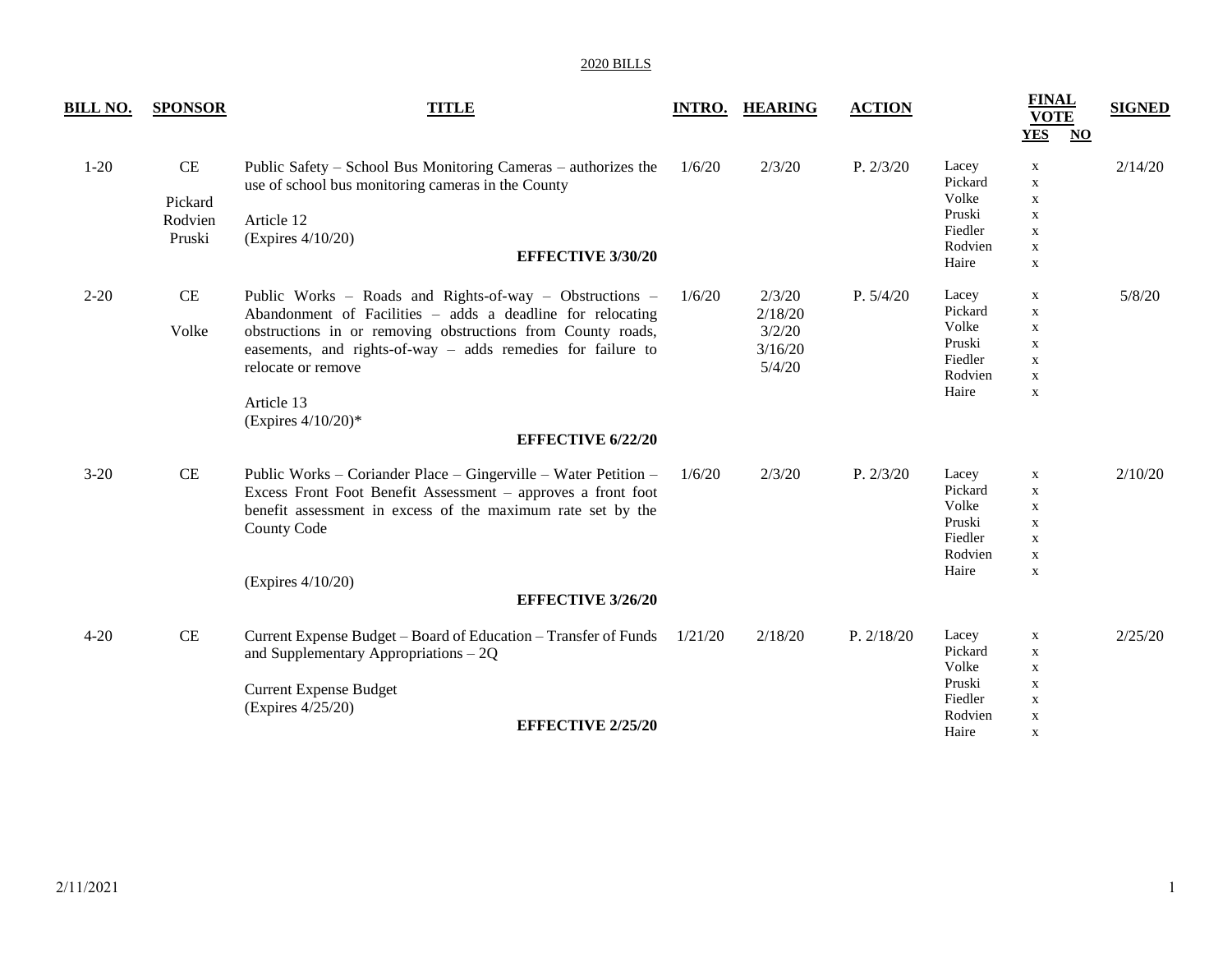| <u>BILL NO.</u> | <b>SPONSOR</b> | <b>TITLE</b>                                                                                                      | <b>INTRO.</b> | <b>HEARING</b> | <b>ACTION</b> |                           | <b>FINAL</b><br><b>VOTE</b><br><b>YES</b> | $\overline{\text{NO}}$    | <b>SIGNED</b> |
|-----------------|----------------|-------------------------------------------------------------------------------------------------------------------|---------------|----------------|---------------|---------------------------|-------------------------------------------|---------------------------|---------------|
| $5 - 20$        | $\!$ $\!$ $\!$ | Zoning - Administrative Hearings - prohibits a variance to density<br>within the resource conservation area (RCA) | 1/21/20       | 2/18/20        | P. 2/18/20    | Lacey<br>Pickard<br>Volke | $\mathbf X$<br>$\mathbf X$                | $\boldsymbol{\mathrm{X}}$ | 2/25/20       |
|                 |                | Article 18                                                                                                        |               |                |               | Pruski                    | $\mathbf X$                               |                           |               |
|                 |                | (Expires 4/25/20)                                                                                                 |               |                |               | Fiedler                   | $\mathbf X$                               |                           |               |
|                 |                | <b>EFFECTIVE 4/10/20</b>                                                                                          |               |                |               | Rodvien                   | $\mathbf X$                               |                           |               |
|                 |                |                                                                                                                   |               |                |               | Haire                     |                                           | $\mathbf X$               |               |
| $6 - 20$        | Fiedler        | Zoning - Residential Districts - allows a "waterman's commercial                                                  | 1/21/20       | 2/18/20        | P. 2/18/20    | Lacey                     | $\mathbf X$                               |                           | 2/26/20       |
|                 |                | use in existence as of January 1, 1990" as a permitted use in RA,                                                 |               |                |               | Pickard                   | $\mathbf X$                               |                           |               |
|                 |                | RLD, R1, R2, and R5 districts                                                                                     |               |                |               | Volke                     | $\mathbf X$                               |                           |               |
|                 |                |                                                                                                                   |               |                |               | Pruski<br>Fiedler         | $\mathbf X$                               |                           |               |
|                 |                | Article 18                                                                                                        |               |                |               | Rodvien                   | $\mathbf X$<br>$\mathbf X$                |                           |               |
|                 |                | (Expires 4/25/20)                                                                                                 |               |                |               | Haire                     | $\mathbf X$                               |                           |               |
|                 |                | <b>EFFECTIVE 4/11/20</b>                                                                                          |               |                |               |                           |                                           |                           |               |
| $7 - 20$        | Haire          | Zoning - Other Zoning Districts - allows "private golf course"                                                    | 2/3/20        | 3/2/20         | P. 3/2/20     | Lacey                     | $\mathbf X$                               |                           | 3/9/20        |
|                 |                | facilities" as a conditional use in Open Space Districts                                                          |               |                |               | Pickard                   | $\mathbf X$                               |                           |               |
|                 |                |                                                                                                                   |               |                |               | Volke                     | $\mathbf X$                               |                           |               |
|                 |                | Article 18                                                                                                        |               |                |               | Pruski                    | $\mathbf X$                               |                           |               |
|                 |                | (Expires 5/8/20)                                                                                                  |               |                |               | Fiedler                   | $\mathbf X$                               |                           |               |
|                 |                | <b>EFFECTIVE 4/23/20</b>                                                                                          |               |                |               | Rodvien                   | $\mathbf X$                               |                           |               |
|                 |                |                                                                                                                   |               |                |               | Haire                     | $\mathbf X$                               |                           |               |
| $8 - 20$        | $\rm CE$       | Loch Haven Special Community Benefit District - establishes                                                       | 2/18/20       | 3/16/20        | P. 5/4/20     | Lacey                     | $\mathbf X$                               |                           | 5/7/20        |
|                 |                |                                                                                                                   |               | 5/4/20         |               | Pickard                   | $\mathbf X$                               |                           |               |
|                 |                | Article 4                                                                                                         |               |                |               | Volke                     | $\mathbf X$                               |                           |               |
|                 |                | (Expires 5/23/20)*                                                                                                |               |                |               | Pruski                    | $\mathbf X$                               |                           |               |
|                 |                |                                                                                                                   |               |                |               | Fiedler                   | $\mathbf X$                               |                           |               |
|                 |                | <b>EFFECTIVE 6/21/20</b>                                                                                          |               |                |               | Rodvien                   | $\mathbf X$                               |                           |               |
|                 |                |                                                                                                                   |               |                |               | Haire                     | $\mathbf X$                               |                           |               |
| $9 - 20$        | $\rm CE$       | Anne Arundel County Solid Waste Management Plan 2013 - 2/18/20                                                    |               | 3/16/20        | P. 6/15/20    | Lacey                     | X                                         |                           | 6/17/20       |
|                 |                | amends                                                                                                            |               | 5/26/20        |               | Pickard                   | $\mathbf X$                               |                           |               |
|                 |                |                                                                                                                   |               | 6/15/20        |               | Volke                     | $\mathbf X$                               |                           |               |
|                 |                |                                                                                                                   |               |                |               | Pruski                    | $\mathbf X$                               |                           |               |
|                 |                | (Expires 5/23/20)*                                                                                                |               |                |               | Fiedler                   | $\mathbf X$                               |                           |               |
|                 |                |                                                                                                                   |               |                |               | Rodvien                   | $\mathbf X$                               |                           |               |
|                 |                | <b>EFFECTIVE 8/1/20</b>                                                                                           |               |                |               | Haire                     | $\mathbf X$                               |                           |               |
|                 |                |                                                                                                                   |               |                |               |                           |                                           |                           |               |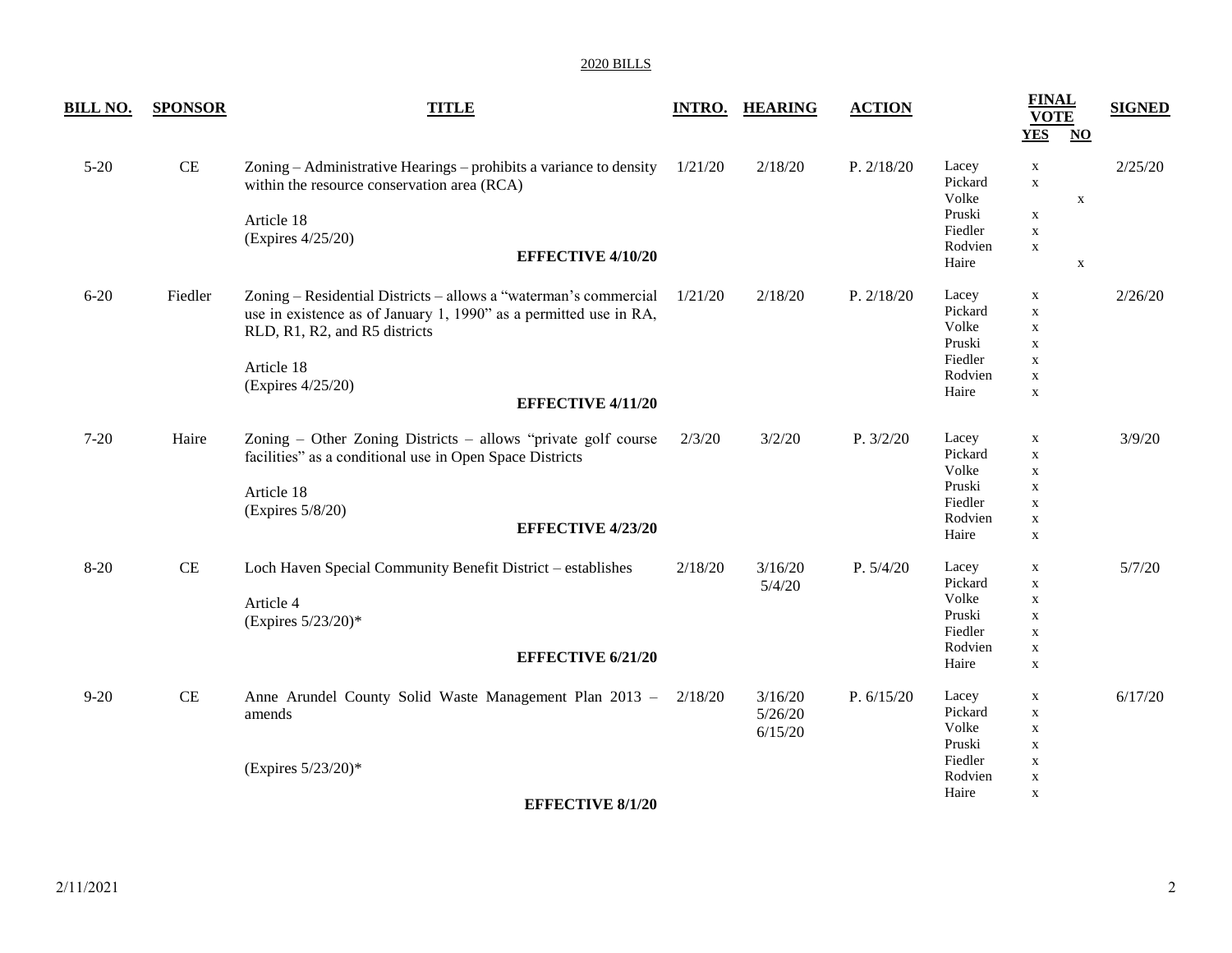| <b>BILL NO.</b> | <b>SPONSOR</b>             | <b>TITLE</b>                                                                                                                                                                                                                                                                                                                 | <b>INTRO.</b> | <b>HEARING</b>                | <b>ACTION</b> |                                                                    | <b>FINAL</b><br><b>VOTE</b><br><b>YES</b>                                                             | $\overline{NQ}$ | <b>SIGNED</b> |
|-----------------|----------------------------|------------------------------------------------------------------------------------------------------------------------------------------------------------------------------------------------------------------------------------------------------------------------------------------------------------------------------|---------------|-------------------------------|---------------|--------------------------------------------------------------------|-------------------------------------------------------------------------------------------------------|-----------------|---------------|
| $10-20$         | CE                         | Boards, Commissions, and Similar Bodies - Commission on<br>Disability Issues – amends the composition, terms for membership,<br>and powers and duties of the Commission on Disability Issues<br>Article 3<br>(Expires 5/23/20)*<br><b>EFFECTIVE 6/27/20</b>                                                                  | 2/18/20       | 3/16/20<br>5/11/20            | P. 5/11/20    | Lacey<br>Pickard<br>Volke<br>Pruski<br>Fiedler<br>Rodvien<br>Haire | $\mathbf X$<br>$\mathbf X$<br>$\mathbf X$<br>$\mathbf X$<br>$\mathbf X$<br>$\mathbf X$                | $\mathbf X$     | 5/13/20       |
| $11-20$         | Pruski<br>Lacey<br>Pickard | Public Safety – Speed Monitoring Systems – authorizes the use of $2/18/20$<br>speed monitoring systems in the County<br>Article 12<br>(Expires 5/23/20)*<br><b>EFFECTIVE 6/27/20</b>                                                                                                                                         |               | 3/16/20<br>5/11/20            | P. 5/11/20    | Lacey<br>Pickard<br>Volke<br>Pruski<br>Fiedler<br>Rodvien<br>Haire | $\mathbf X$<br>$\mathbf X$<br>X<br>$\mathbf X$<br>$\mathbf X$<br>$\mathbf X$                          | $\mathbf X$     | 5/13/20       |
| $12 - 20$       | Lacey                      | Subdivision and Development – Adequate School Facilities –<br>Workforce Housing – exempts residential developments that meet<br>the conditions for workforce housing from the test for adequate<br>school facilities – adds the conditions for the exemption<br>Article 17<br>(Expires 5/23/20)*<br><b>EFFECTIVE 7/19/20</b> | 2/18/20       | 3/16/20<br>5/11/20<br>5/26/20 | P. 5/26/20    | Lacey<br>Pickard<br>Volke<br>Pruski<br>Fiedler<br>Rodvien<br>Haire | $\mathbf X$<br>$\mathbf X$<br>$\mathbf X$<br>$\mathbf X$                                              | X<br>X<br>X     | 6/4/20        |
| 13-20           | Pickard                    | Finance, Taxation, and Budget and Zoning - Commercial<br>Revitalization Area Program - Designation of a Commercial<br>Revitalization Area in Harundale in Glen Burnie, Maryland (Map<br>10)<br>(Expires 5/23/20)*<br><b>EFFECTIVE 7/4/20</b>                                                                                 | 2/18/20       | 3/16/20<br>5/18/20            | P. 5/18/20    | Lacey<br>Pickard<br>Volke<br>Pruski<br>Fiedler<br>Rodvien<br>Haire | $\mathbf X$<br>$\mathbf X$<br>$\mathbf X$<br>$\mathbf X$<br>$\mathbf X$<br>$\mathbf X$<br>$\mathbf X$ |                 | 5/20/20       |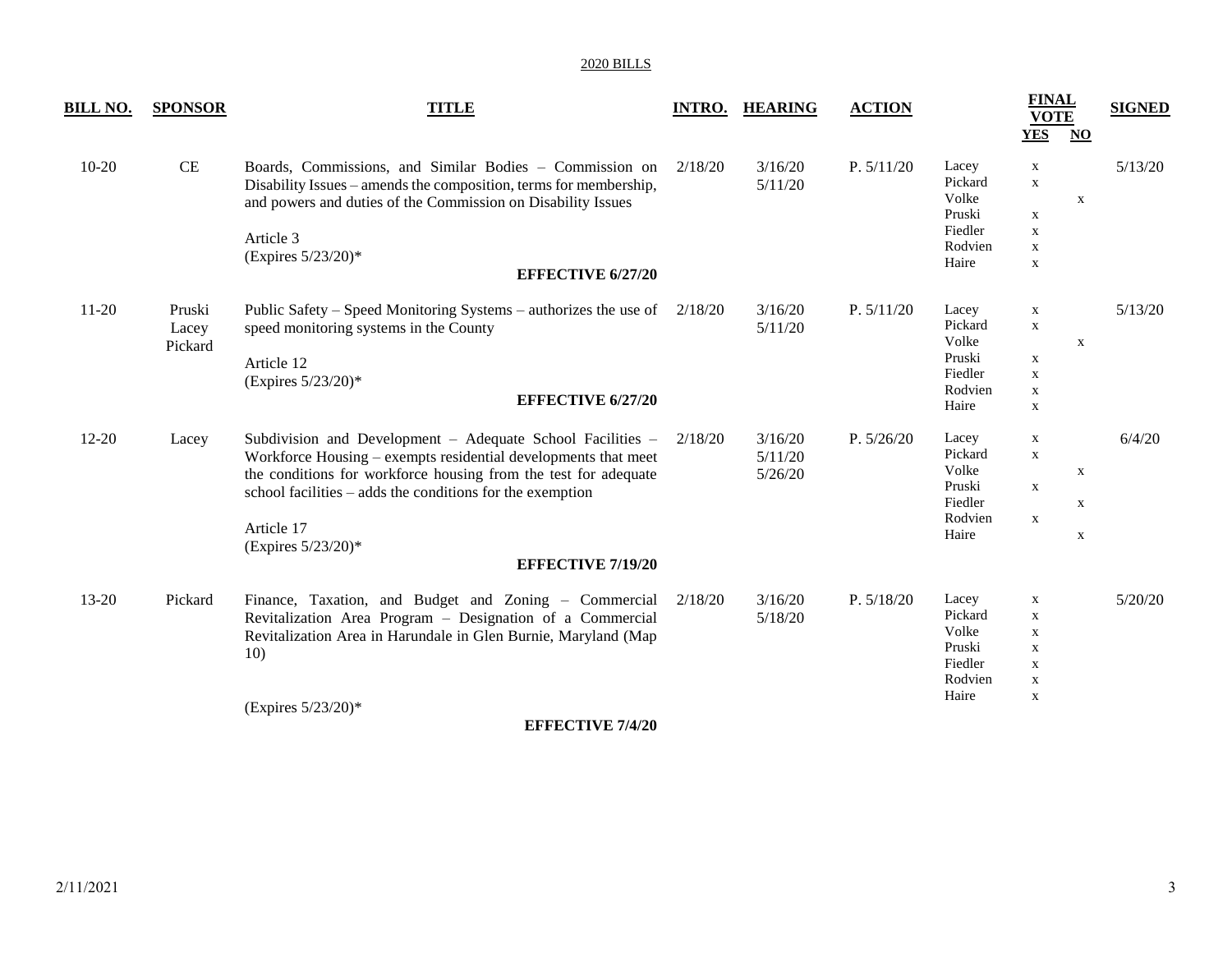| <b>BILL NO.</b> | <b>SPONSOR</b> | <b>TITLE</b>                                                                                                                                                                                                                                                                                                               | <b>INTRO.</b> | <b>HEARING</b>                         | <b>ACTION</b> |                                                                    | <b>FINAL</b><br><b>VOTE</b><br><b>YES</b>                                                             | $\underline{\mathrm{NO}}$                              | <b>SIGNED</b> |
|-----------------|----------------|----------------------------------------------------------------------------------------------------------------------------------------------------------------------------------------------------------------------------------------------------------------------------------------------------------------------------|---------------|----------------------------------------|---------------|--------------------------------------------------------------------|-------------------------------------------------------------------------------------------------------|--------------------------------------------------------|---------------|
| 14-20           | Pickard        | Finance, Taxation, and Budget and Zoning – Commercial 2/18/20<br>Revitalization Area Program - Designation of a Commercial<br>Revitalization Area in Marley in Glen Burnie, Maryland (Map 11)<br>(Expires 5/23/20)*<br><b>EFFECTIVE 7/25/20</b>                                                                            |               | 3/16/20<br>5/18/20<br>6/1/20           | P. 6/1/20     | Lacey<br>Pickard<br>Volke<br>Pruski<br>Fiedler<br>Rodvien<br>Haire | $\mathbf X$<br>$\mathbf X$<br>$\mathbf X$<br>$\mathbf X$<br>$\mathbf X$<br>$\mathbf X$<br>$\mathbf X$ |                                                        | 6/10/20       |
| 15-20           | Fiedler        | Subdivision and Development – Adequate Road Facilities – Impact<br>Areas - Broadneck Peninsula - adds a roadway located in<br>Broadneck peninsula to the list of road impact areas that may be<br>extended for determining adequacy of public facilities and<br>appropriate mitigation<br>Article 17<br>(Expires 5/23/20)* | 2/18/20       | 3/16/20                                | Withdrawn     | Lacey<br>Pickard<br>Volke<br>Pruski<br>Fiedler<br>Rodvien<br>Haire |                                                                                                       |                                                        |               |
|                 |                | <b>WITHDRAWN</b>                                                                                                                                                                                                                                                                                                           |               |                                        |               |                                                                    |                                                                                                       |                                                        |               |
| $16-20$         | Volke          | Zoning – Residential Districts – Community Based Assisted<br>Living Facilities I and II, Group Homes I and II, Recovery<br>Residences I and II, and Rooming Houses<br>Article 18<br>(Expires 5/23/20)*<br><b>EFFECTIVE 8/1/20</b>                                                                                          | 2/18/20       | 4/6/20<br>5/18/20<br>6/1/20<br>6/15/20 | P. 6/15/20    | Lacey<br>Pickard<br>Volke<br>Pruski<br>Fiedler<br>Rodvien<br>Haire | $\mathbf X$<br>$\mathbf X$<br>$\mathbf X$<br>$\mathbf X$<br>$\mathbf X$                               | $\boldsymbol{\mathrm{X}}$<br>$\boldsymbol{\mathrm{X}}$ | 6/17/20       |
| 17-20           | $\rm CE$       | Finance, Taxation, and Budget - Real Property Taxes - Tax<br>Credits – establishes a real property tax credit for 9-1-1 specialists<br>Article 4<br>(Expires $6/5/20$ )*<br><b>EFFECTIVE 8/1/20</b>                                                                                                                        | 3/2/20        | 4/6/20<br>5/26/20<br>6/15/20           | P. $6/15/20$  | Lacey<br>Pickard<br>Volke<br>Pruski<br>Fiedler<br>Rodvien<br>Haire | $\mathbf X$<br>$\mathbf X$<br>X<br>$\mathbf X$<br>$\mathbf X$<br>$\mathbf X$<br>X                     |                                                        | 6/17/20       |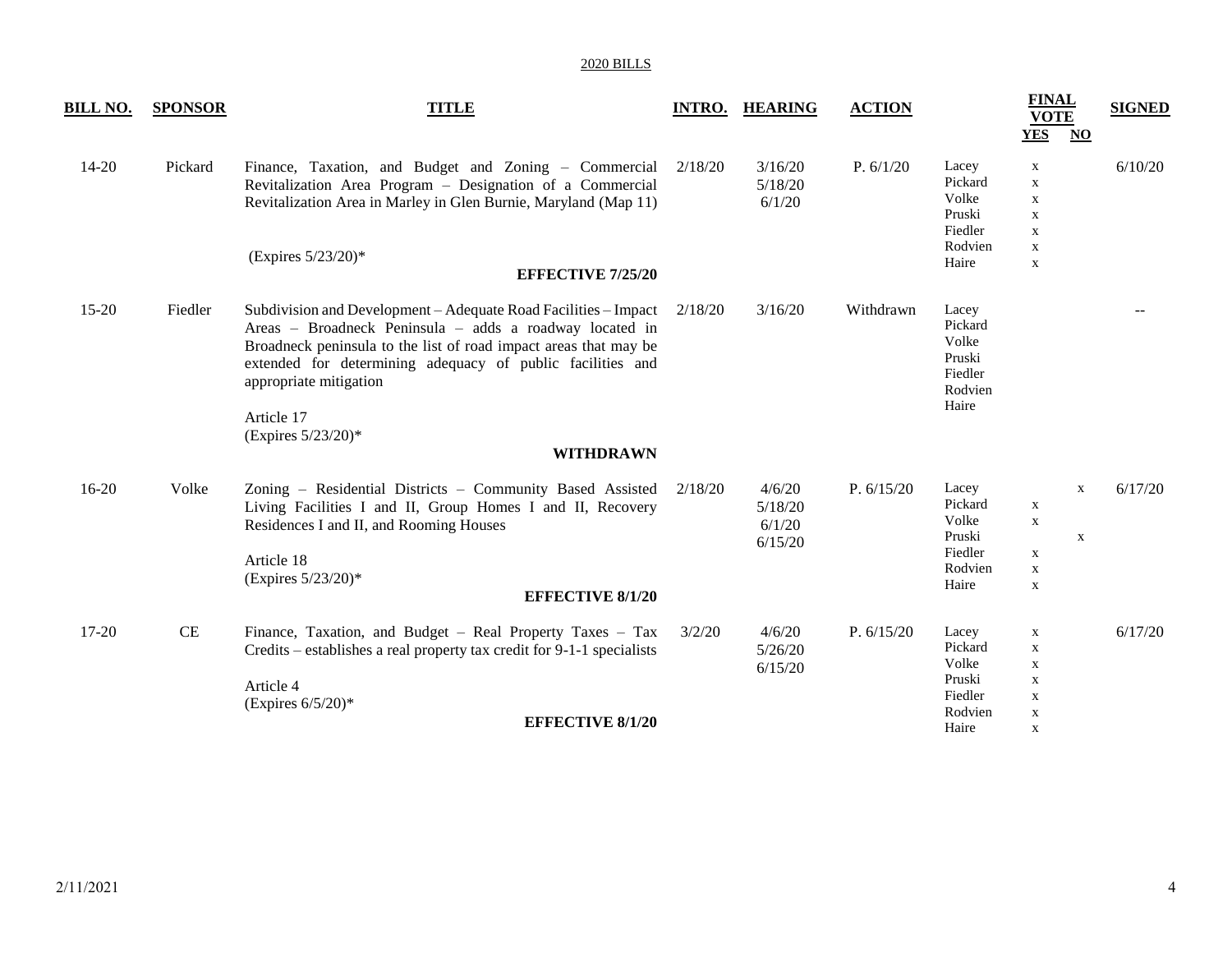| <u>BILL NO.</u> | <b>SPONSOR</b> | <b>TITLE</b>                                                                                                                                                                                                                                                                          |        | <b>INTRO. HEARING</b>      | <b>ACTION</b>           |                                                                    | <b>FINAL</b><br><b>VOTE</b><br><b>YES</b><br>$\overline{\mathbf{N}}$                                  | <b>SIGNED</b> |
|-----------------|----------------|---------------------------------------------------------------------------------------------------------------------------------------------------------------------------------------------------------------------------------------------------------------------------------------|--------|----------------------------|-------------------------|--------------------------------------------------------------------|-------------------------------------------------------------------------------------------------------|---------------|
| 18-20           | $\rm CE$       | Finance, Taxation, and Budget - Real Property Taxes - Public<br>Safety Officer Tax Credits - amends responsibility for the form of<br>application for the public safety officer tax credit<br>Article 4<br>(Expires $6/5/20$ )*<br><b>EFFECTIVE 7/19/20</b>                           | 3/2/20 | 4/6/20<br>5/26/20          | P. 5/26/20              | Lacey<br>Pickard<br>Volke<br>Pruski<br>Fiedler<br>Rodvien<br>Haire | $\mathbf X$<br>$\mathbf X$<br>$\mathbf X$<br>$\mathbf X$<br>$\mathbf X$<br>$\mathbf X$<br>$\mathbf X$ | 6/4/20        |
| 19-20           | $\rm CE$       | Current Expense Budget - Transfer of Funds and Supplementary<br>Appropriations $-3Q$<br><b>Current Expense Budget</b><br>(Expires $6/5/20$ )*<br><b>EFFECTIVE 5/7/20</b>                                                                                                              | 3/2/20 | 4/6/20<br>5/4/20           | Amended $&P.$<br>5/4/20 | Lacey<br>Pickard<br>Volke<br>Pruski<br>Fiedler<br>Rodvien<br>Haire | $\mathbf X$<br>$\mathbf X$<br>$\mathbf X$<br>$\mathbf X$<br>$\mathbf X$<br>$\mathbf X$<br>$\mathbf X$ | 5/7/20        |
| $20 - 20$       | $\rm CE$       | Ethics – Conflicts of Interest – prohibits County employees from<br>assisting or representing parties for contingent compensation in<br>any matter before the County<br>Article 7<br>(Expires $6/5/20$ )*<br><b>EFFECTIVE 8/22/20</b>                                                 | 3/2/20 | 4/6/20<br>6/1/20<br>7/6/20 | P. 7/6/20               | Lacey<br>Pickard<br>Volke<br>Pruski<br>Fiedler<br>Rodvien<br>Haire | X<br>$\mathbf X$<br>$\mathbf X$<br>$\mathbf X$<br>$\mathbf X$<br>$\mathbf X$<br>$\mathbf X$           | 7/8/20        |
| $21 - 20$       | $\rm CE$       | Finance, Taxation, and Budget - Use or Occupancy Tax - Licenses<br>and Registrations - Short-term Residential Rentals - amends the<br>definition of "rent"<br>Articles 4 & 11<br>(Expires $6/5/20$ )*<br><b>DEFEATED</b>                                                              | 3/2/20 | 4/6/20<br>6/1/20           | Defeated                | Lacey<br>Pickard<br>Volke<br>Pruski<br>Fiedler<br>Rodvien<br>Haire | X<br>$\mathbf X$<br>X<br>$\mathbf X$<br>$\mathbf X$<br>$\mathbf X$<br>$\mathbf X$                     |               |
| 22-20           | Volke          | Subdivision and Development - Forest Conservation - expands the<br>grandfathering provisions established by Bill No. 68-19 to include<br>all applications associated with an application for a special<br>exception<br>Article 17<br>(Expires $6/5/20$ )*<br><b>EFFECTIVE 7/26/20</b> | 3/2/20 | 4/6/20<br>6/1/20           | P. 6/1/20               | Lacey<br>Pickard<br>Volke<br>Pruski<br>Fiedler<br>Rodvien<br>Haire | $\mathbf X$<br>$\mathbf X$<br>$\mathbf X$<br>$\mathbf X$<br>$\mathbf X$<br>$\mathbf X$<br>$\mathbf X$ | 6/11/20       |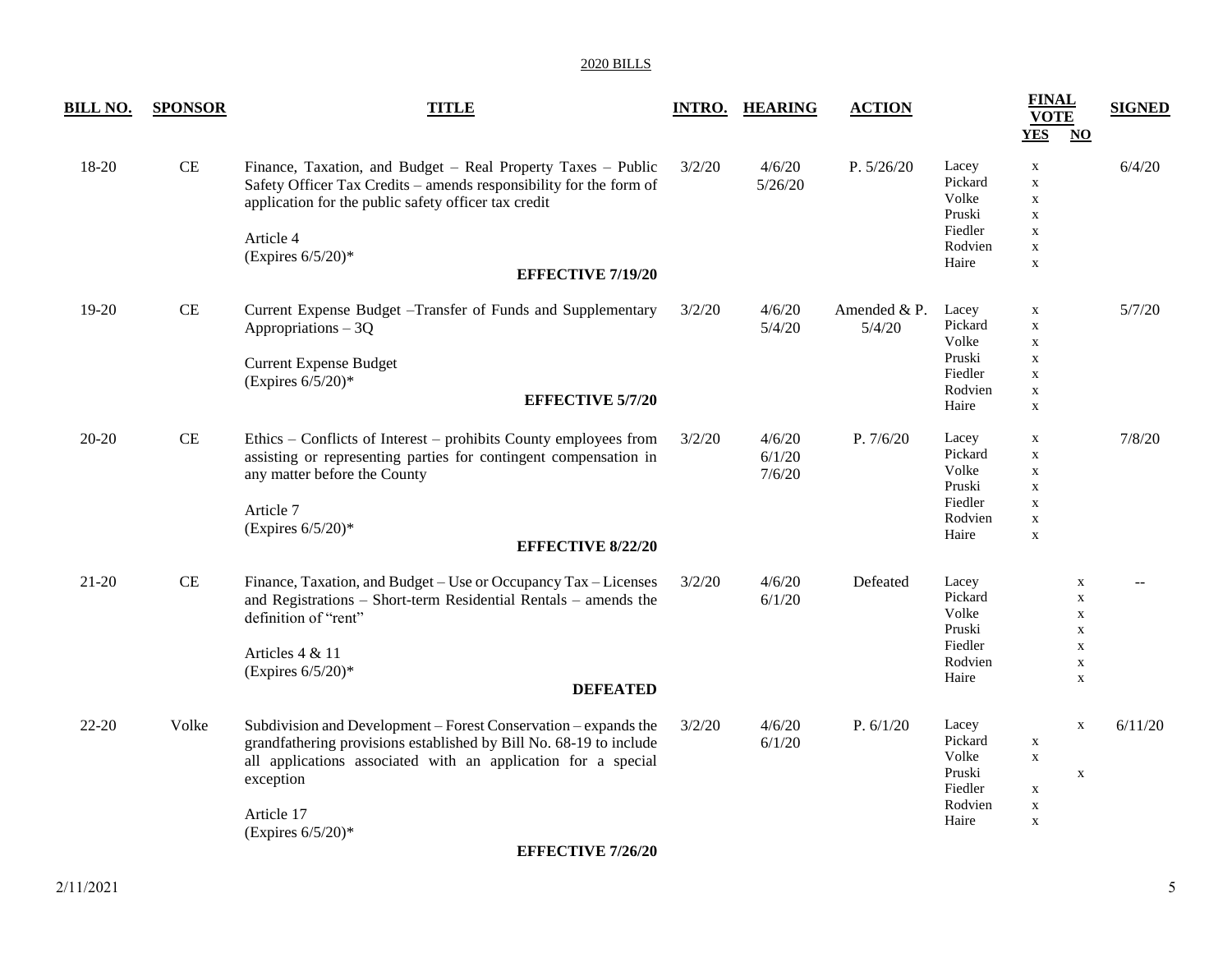| <u>BILL NO.</u> | <b>SPONSOR</b> | <b>TITLE</b>                                                                                                                                                                                                                                                                                                              |         | <b>INTRO. HEARING</b> | <b>ACTION</b>           |                                                                    | <b>FINAL</b><br><b>VOTE</b><br><b>YES</b>                                                             | $\underline{\mathrm{NO}}$                 | <b>SIGNED</b> |
|-----------------|----------------|---------------------------------------------------------------------------------------------------------------------------------------------------------------------------------------------------------------------------------------------------------------------------------------------------------------------------|---------|-----------------------|-------------------------|--------------------------------------------------------------------|-------------------------------------------------------------------------------------------------------|-------------------------------------------|---------------|
| $23 - 20$       | Haire          | Zoning – Conditional Use Requirements – Farm Breweries and<br>Wineries – restricts the distance that direct vehicular access may<br>be located from residential properties - allows vehicular access<br>from private roads under specific circumstances<br>Article 18<br>(Expires $6/5/20$ )*<br><b>EFFECTIVE 7/26/20</b> | 3/2/20  | 4/6/20<br>6/1/20      | Amended $&P.$<br>6/1/20 | Lacey<br>Pickard<br>Volke<br>Pruski<br>Fiedler<br>Rodvien<br>Haire | $\mathbf X$<br>$\mathbf X$<br>$\mathbf X$<br>$\mathbf X$<br>$\mathbf X$<br>$\mathbf X$                | $\mathbf X$                               | 6/11/20       |
| 24-20           | $\!$ $\!$      | EMERGENCY ORDINANCE – extends the Proclamation of Civil 3/16/20<br>Emergency by the County Executive – COVID-19<br>(Expires 6/19/20)<br><b>EFFECTIVE 3/20/20</b>                                                                                                                                                          |         | 3/20/20               | P. 3/20/20              | Lacey<br>Pickard<br>Volke<br>Pruski<br>Fiedler<br>Rodvien<br>Haire | $\mathbf X$<br>$\mathbf X$<br>$\mathbf X$<br>$\mathbf X$<br>$\mathbf X$<br>$\mathbf X$<br>$\mathbf X$ |                                           | 3/20/20       |
| $25 - 20$       | $\rm CE$       | EMERGENCY ORDINANCE - Current Expense Budget -<br>Emergency and Supplementary Appropriations - COVID-19<br>Response<br><b>Current Expense Budget</b><br>(Expires 7/18/20)<br><b>EFFECTIVE 4/21/20</b>                                                                                                                     | 4/14/20 | 4/20/20               | Amended & P.<br>4/20/20 | Lacey<br>Pickard<br>Volke<br>Pruski<br>Fiedler<br>Rodvien<br>Haire | $\mathbf X$<br>$\mathbf X$<br>$\mathbf X$<br>$\mathbf X$<br>$\mathbf X$<br>$\mathbf X$<br>$\mathbf X$ |                                           | 4/21/20       |
| $26 - 20$       | CE             | Annual Budget and Appropriation Ordinance of Anne Arundel<br>County - Fiscal Year 2021                                                                                                                                                                                                                                    | 5/1/20  | 5/20/20               | P. $6/12/20$            | Lacey<br>Pickard<br>Volke<br>Pruski<br>Fiedler<br>Rodvien<br>Haire | $\mathbf X$<br>$\mathbf X$<br>$\mathbf X$<br>$\mathbf X$                                              | $\mathbf X$<br>$\mathbf X$<br>$\mathbf X$ |               |
| $27 - 20$       | CE             | Tax Levies - Special Community Benefit Districts, Shore Erosion<br>Control Districts, and Waterways Improvement Districts - levy<br>and impose taxes                                                                                                                                                                      | 5/1/20  | 5/20/20               | P. $6/12/20$            | Lacey<br>Pickard<br>Volke<br>Pruski<br>Fiedler<br>Rodvien<br>Haire | $\mathbf X$<br>$\mathbf X$<br>$\mathbf X$<br>$\mathbf X$<br>$\mathbf X$<br>$\mathbf X$<br>$\mathbf X$ |                                           |               |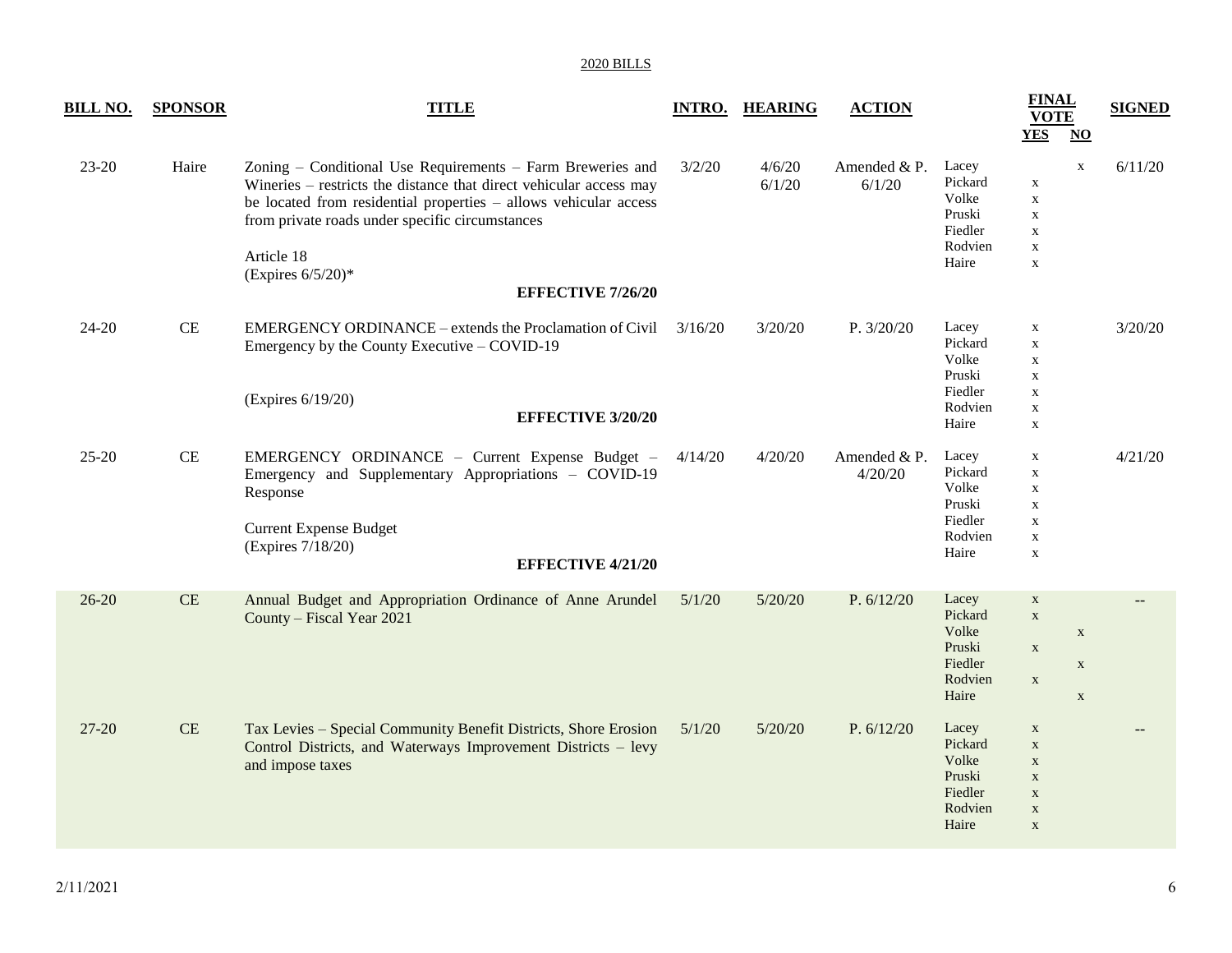| <b>BILL NO.</b> | <b>SPONSOR</b> | <b>TITLE</b>                                                |        | <b>INTRO. HEARING</b> | <b>ACTION</b> |                                                                    | <b>FINAL</b><br><b>VOTE</b><br><b>YES</b><br>$\overline{\text{NO}}$                                   | <b>SIGNED</b>     |
|-----------------|----------------|-------------------------------------------------------------|--------|-----------------------|---------------|--------------------------------------------------------------------|-------------------------------------------------------------------------------------------------------|-------------------|
| $28 - 20$       | CE             | Tax Levies - Arundel Gateway Special Taxing District        | 5/1/20 | 5/20/20               | P. $6/12/20$  | Lacey<br>Pickard<br>Volke<br>Pruski<br>Fiedler<br>Rodvien<br>Haire | $\mathbf X$<br>$\mathbf X$<br>$\mathbf X$<br>$\mathbf X$<br>$\mathbf X$<br>$\mathbf X$<br>$\mathbf X$ | $- -$             |
| 29-20           | CE             | Tax Levies - Arundel Mills Special Taxing District          | 5/1/20 | 5/20/20               | P. $6/12/20$  | Lacey<br>Pickard<br>Volke<br>Pruski<br>Fiedler<br>Rodvien<br>Haire | $\mathbf X$<br>$\mathbf X$<br>$\mathbf X$<br>$\mathbf X$<br>$\mathbf X$<br>$\mathbf X$<br>$\mathbf X$ |                   |
| $30 - 20$       | CE             | Tax Levies - Dorchester Special Taxing District             | 5/1/20 | 5/20/20               | P. $6/12/20$  | Lacey<br>Pickard<br>Volke<br>Pruski<br>Fiedler<br>Rodvien<br>Haire | $\mathbf X$<br>$\mathbf X$<br>$\mathbf X$<br>$\mathbf X$<br>$\mathbf X$<br>$\mathbf X$<br>$\mathbf X$ |                   |
| $31 - 20$       | CE             | Tax Levies - Farmington Special Taxing District             | 5/1/20 | 5/20/20               | P. $6/12/20$  | Lacey<br>Pickard<br>Volke<br>Pruski<br>Fiedler<br>Rodvien<br>Haire | $\mathbf X$<br>$\mathbf X$<br>$\mathbf X$<br>$\mathbf X$<br>$\mathbf X$<br>$\mathbf X$<br>$\mathbf X$ | $\qquad \qquad -$ |
| $32 - 20$       | CE             | Tax Levies - National Business Park Special Taxing District | 5/1/20 | 5/20/20               | P. $6/12/20$  | Lacey<br>Pickard<br>Volke<br>Pruski<br>Fiedler<br>Rodvien<br>Haire | $\mathbf X$<br>$\mathbf X$<br>$\mathbf X$<br>$\mathbf X$<br>$\mathbf X$<br>$\mathbf X$<br>$\mathbf X$ | $-$               |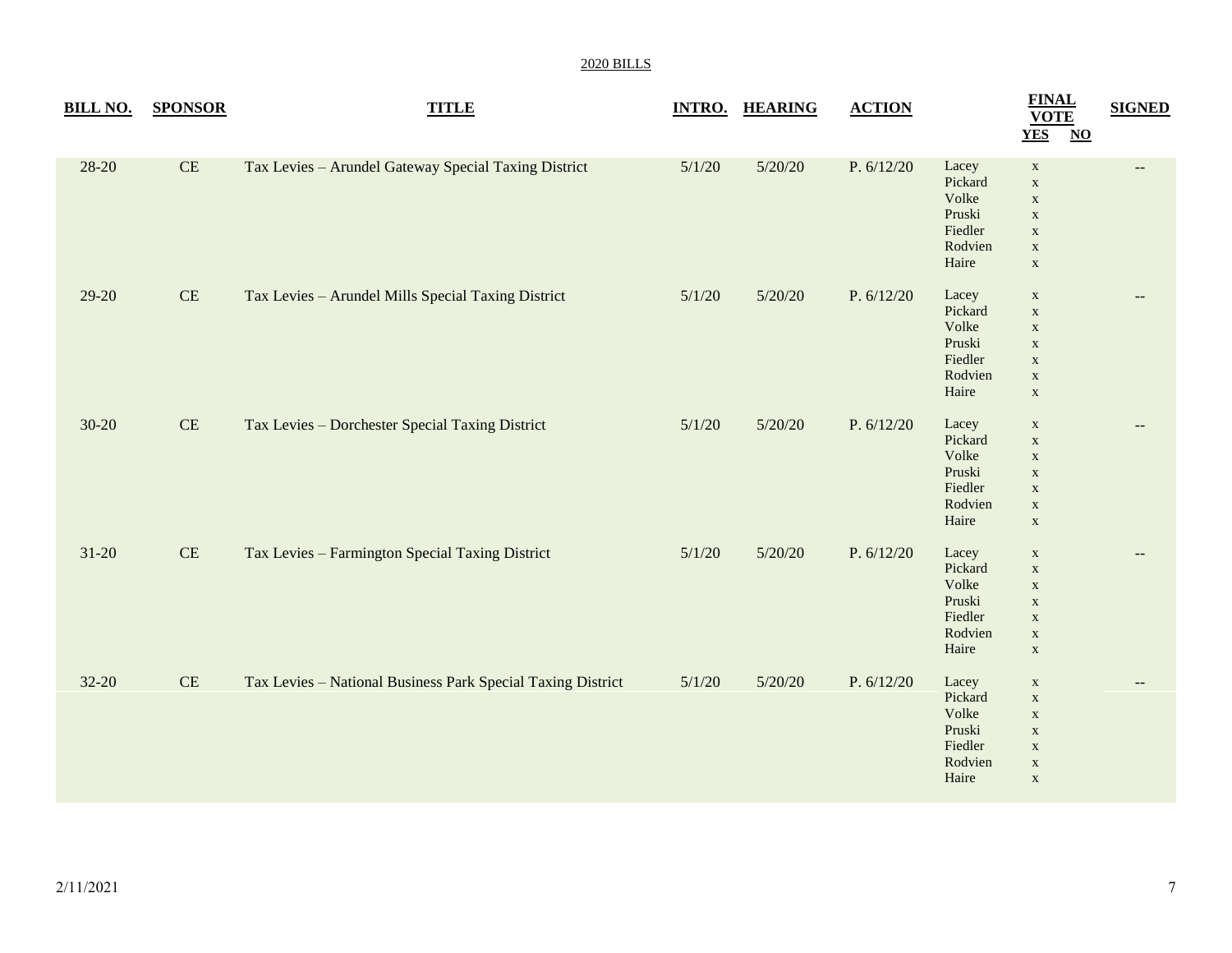| 2020 BILL |  |
|-----------|--|
|           |  |

| <b>BILL NO.</b> | <b>SPONSOR</b>            | <b>TITLE</b>                                                                                                                                                                                                                          |        | <b>INTRO. HEARING</b> | <b>ACTION</b> |                                                                    | <b>FINAL</b><br><b>VOTE</b><br><b>YES</b><br>$\underline{\mathbf{NO}}$                                | <b>SIGNED</b> |
|-----------------|---------------------------|---------------------------------------------------------------------------------------------------------------------------------------------------------------------------------------------------------------------------------------|--------|-----------------------|---------------|--------------------------------------------------------------------|-------------------------------------------------------------------------------------------------------|---------------|
| 33-20           | CE                        | Tax Levies - National Business Park-North Special Taxing District                                                                                                                                                                     | 5/1/20 | 5/20/20               | P. $6/12/20$  | Lacey<br>Pickard<br>Volke<br>Pruski<br>Fiedler<br>Rodvien<br>Haire | $\mathbf X$<br>$\mathbf X$<br>$\mathbf X$<br>$\mathbf X$<br>$\mathbf X$<br>$\mathbf X$<br>$\mathbf X$ |               |
| $34 - 20$       | CE                        | Tax Levies - Two Rivers Special Taxing District                                                                                                                                                                                       | 5/1/20 | 5/20/20               | P. 6/12/20    | Lacey<br>Pickard<br>Volke<br>Pruski<br>Fiedler<br>Rodvien<br>Haire | $\mathbf X$<br>$\mathbf X$<br>$\mathbf X$<br>$\mathbf X$<br>$\mathbf X$<br>$\mathbf X$<br>$\mathbf X$ |               |
| $35 - 20$       | CE                        | Tax Levies - Village South at Waugh Chapel Special Taxing<br>District                                                                                                                                                                 | 5/1/20 | 5/20/20               | P. 6/12/20    | Lacey<br>Pickard<br>Volke<br>Pruski<br>Fiedler<br>Rodvien<br>Haire | $\mathbf X$<br>$\mathbf X$<br>$\mathbf X$<br>$\mathbf X$<br>$\mathbf X$<br>$\mathbf X$<br>$\mathbf X$ |               |
| $36 - 20$       | $\rm CE$                  | Property Tax and Semiannual Payment Service Charge - real<br>property (County, Annapolis, Highland Beach); personal property<br>(County, Annapolis, Highland Beach); semiannual payment for<br>taxes & other charges                  | 5/1/20 | 5/20/20               | P. $6/12/20$  | Lacey<br>Pickard<br>Volke<br>Pruski<br>Fiedler<br>Rodvien<br>Haire | $\mathbf X$<br>$\mathbf X$<br>$\mathbf X$<br>$\mathbf X$<br>$\mathbf X$<br>$\mathbf X$<br>$\mathbf X$ |               |
| 37-20           | Volke<br>Haire<br>Fiedler | EMERGENCY ORDINANCE - Revenue Reserve Fund -<br>increases the allowable amount of money in the Revenue Reserve<br>Fund to 10% of the estimated General Fund revenues for the<br>upcoming fiscal year<br>Article 4<br>(Expires 8/7/20) | 5/4/20 | 5/26/20               | Defeated      | Lacey<br>Pickard<br>Volke<br>Pruski<br>Fiedler<br>Rodvien<br>Haire | $\mathbf X$<br>$\mathbf X$<br>$\mathbf X$<br>$\mathbf X$<br>$\mathbf X$<br>$\mathbf X$<br>$\mathbf X$ |               |

**DEFEATED**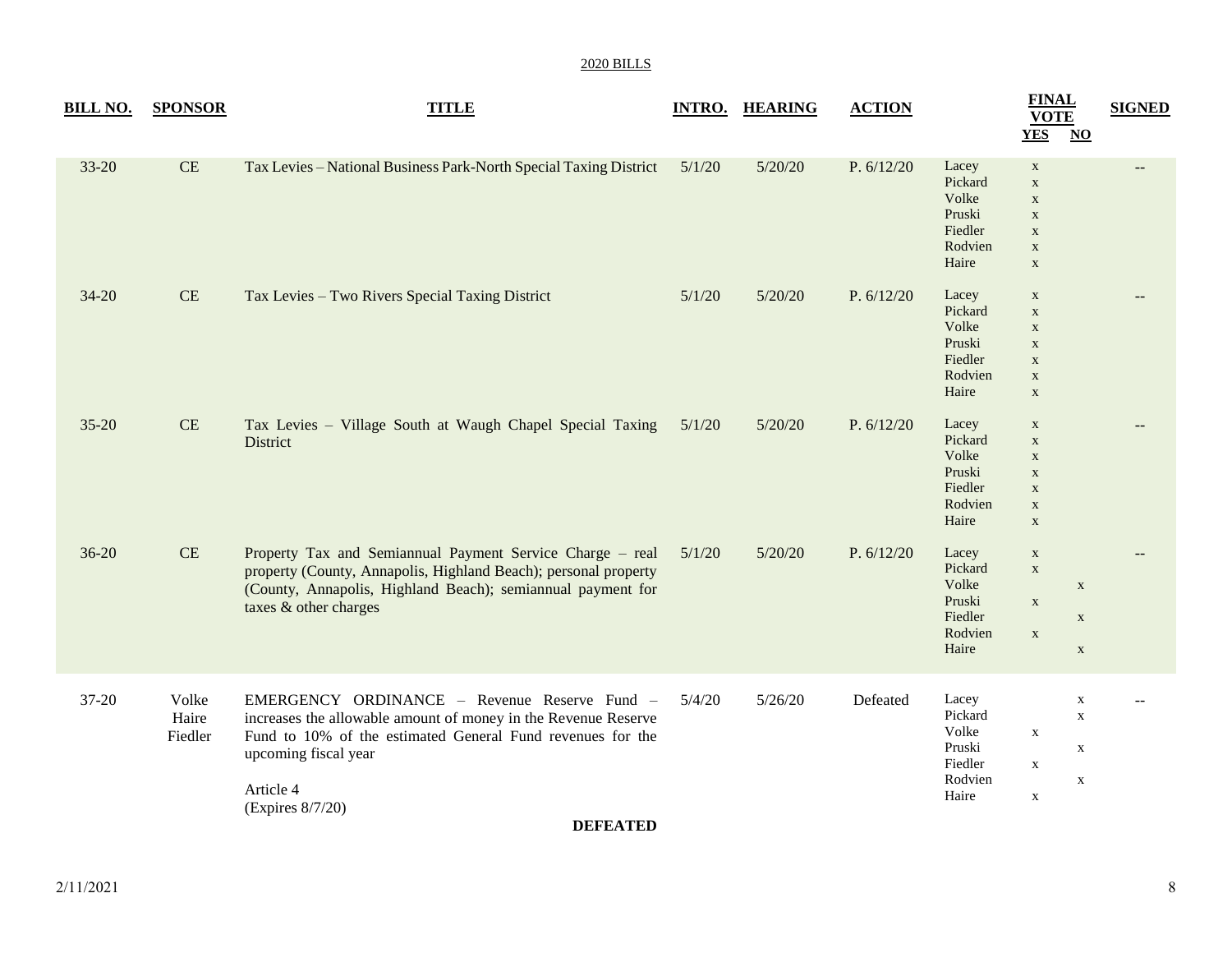| <u>BILL NO.</u> | <b>SPONSOR</b>               | <b>TITLE</b>                                                                                                                                                                                                        | <b>INTRO.</b> | <b>HEARING</b> | <b>ACTION</b>            |                                                                    | <b>FINAL</b><br><b>VOTE</b><br>YES                                                                    | $\overline{\mathbf{N}}$                        | <b>SIGNED</b> |
|-----------------|------------------------------|---------------------------------------------------------------------------------------------------------------------------------------------------------------------------------------------------------------------|---------------|----------------|--------------------------|--------------------------------------------------------------------|-------------------------------------------------------------------------------------------------------|------------------------------------------------|---------------|
| 38-20           | Pruski<br>Rodvien<br>Pickard | EMERGENCY ORDINANCE - Residential Rent Increases during<br>Catastrophic Health Emergencies - prohibits certain rent increases<br>during catastrophic health emergencies - adds a sunset provision                   | 5/11/20       | 5/26/20        | Defeated                 | Lacey<br>Pickard<br>Volke<br>Pruski<br>Fiedler<br>Rodvien          | $\mathbf X$<br>$\mathbf X$<br>$\mathbf X$<br>$\mathbf{X}$                                             | $\mathbf X$<br>X                               |               |
|                 |                              | (Expires 8/14/20)<br><b>DEFEATED</b>                                                                                                                                                                                |               |                |                          | Haire                                                              |                                                                                                       | $\mathbf X$                                    |               |
| $39-20$         | CE                           | EMERGENCY ORDINANCE - Current Expense Budget -<br>General County - Transfer of Funds and Supplementary<br>Appropriations - 4Q<br><b>Current Expense Budget</b><br>(Expires 8/21/20)<br><b>EFFECTIVE 6/17/20</b>     | 5/18/20       | 6/15/20        | Amended & P.<br>6/15/20  | Lacey<br>Pickard<br>Volke<br>Pruski<br>Fiedler<br>Rodvien<br>Haire | $\mathbf X$<br>$\mathbf X$<br>X<br>$\mathbf X$<br>$\mathbf X$<br>$\mathbf X$<br>$\mathbf X$           |                                                | 6/17/20       |
| $40 - 20$       | $\rm CE$                     | Adopts the "Anne Arundel County Consolidated Plan FY 2021 -<br>FY 2025"<br>(Expires 8/21/20)<br><b>EFFECTIVE 8/1/20</b>                                                                                             | 5/18/20       | 6/15/20        | P. $6/15/20$             | Lacey<br>Pickard<br>Volke<br>Pruski<br>Fiedler<br>Rodvien<br>Haire | $\mathbf X$<br>$\mathbf X$<br>$\mathbf X$<br>$\mathbf X$<br>$\mathbf X$<br>$\mathbf X$<br>$\mathbf X$ |                                                | 6/17/20       |
| $41 - 20$       | Volke<br>Fiedler<br>Haire    | EMERGENCY ORDINANCE - Proclamation of Civil Emergency<br>in Anne Arundel County – terminates the civil emergency in the<br>County as of Noon on May 23, 2020<br>(Expires 8/21/20)<br><b>DEFEATED</b>                | 5/18/20       | 5/22/20        | Defeated                 | Lacey<br>Pickard<br>Volke<br>Pruski<br>Fiedler<br>Rodvien<br>Haire | $\mathbf X$<br>$\mathbf X$<br>$\mathbf X$                                                             | X<br>$\mathbf X$<br>$\mathbf X$<br>$\mathbf X$ |               |
| 42-20           | $\!$ $\!$                    | EMERGENCY ORDINANCE - Current Expense Budget - Board<br>of Education – Transfer of Funds and Supplementary<br>Appropriations - 4Q<br><b>Current Expense Budget</b><br>(Expires 8/29/20)<br><b>EFFECTIVE 6/17/20</b> | 5/26/20       | 6/15/20        | Amended $&P.$<br>6/15/20 | Lacey<br>Pickard<br>Volke<br>Pruski<br>Fiedler<br>Rodvien<br>Haire | $\mathbf X$<br>$\mathbf X$<br>$\mathbf X$<br>$\mathbf X$<br>$\mathbf X$<br>$\mathbf X$<br>$\mathbf X$ |                                                | 6/17/20       |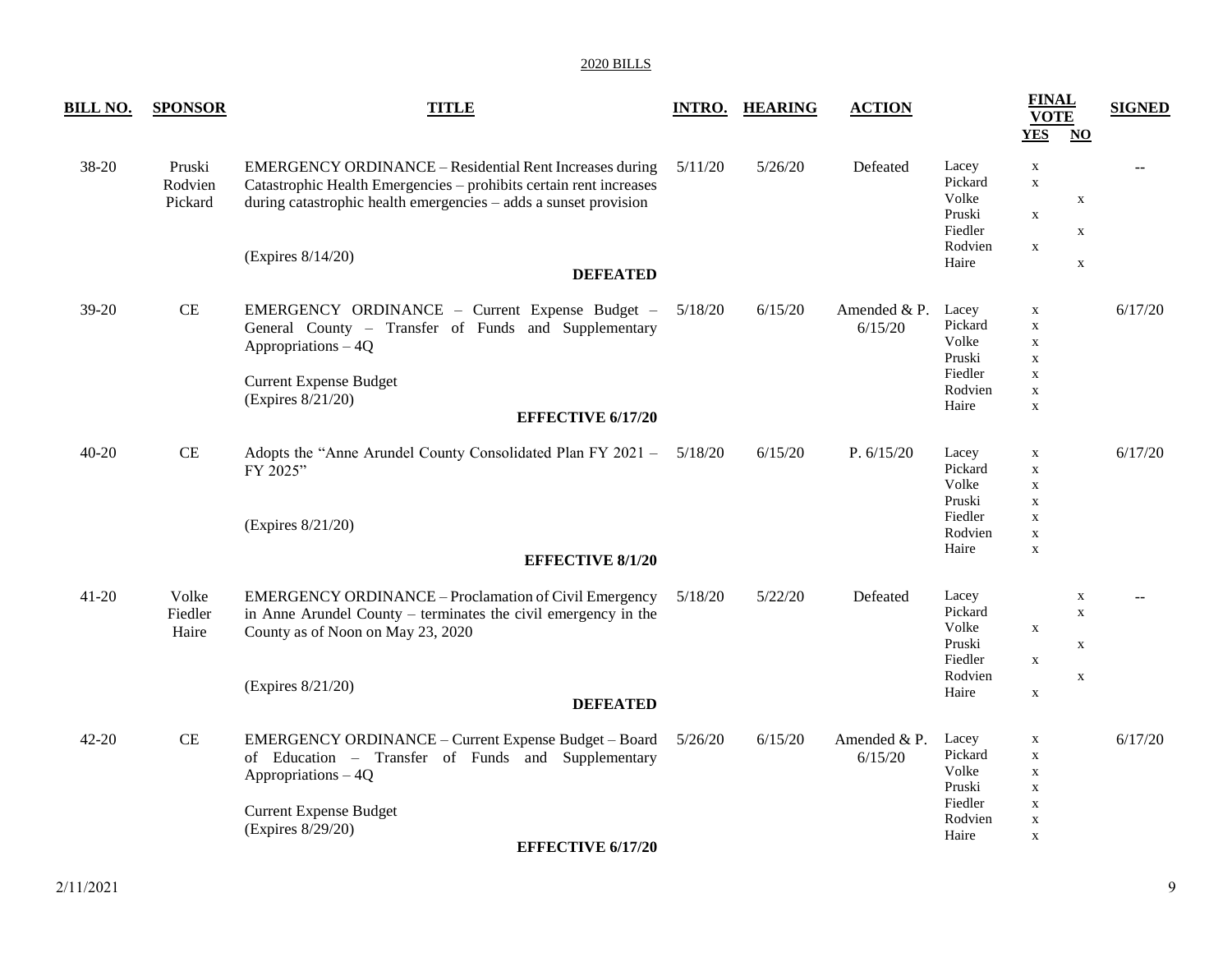| <b>BILL NO.</b> | <b>SPONSOR</b> | <b>TITLE</b>                                                                                                                                                                                                                                                                                                                                                      | <b>INTRO.</b> | <b>HEARING</b> | <b>ACTION</b> |                                                                    | <b>FINAL</b><br><b>VOTE</b><br><b>YES</b><br>$\underline{\mathbf{NO}}$                                    | <b>SIGNED</b> |
|-----------------|----------------|-------------------------------------------------------------------------------------------------------------------------------------------------------------------------------------------------------------------------------------------------------------------------------------------------------------------------------------------------------------------|---------------|----------------|---------------|--------------------------------------------------------------------|-----------------------------------------------------------------------------------------------------------|---------------|
| 43-20           | CE             | Self-Insurance Fund – Claims for Payments from the Fund –<br>Approvals – increases certain amounts of claims for payment from<br>the Self Insurance Fund that must be approved by the Central<br>Services Officer or the SIF Committee<br>Article 3<br>(Expires 8/29/20)<br><b>EFFECTIVE 8/1/20</b>                                                               | 5/26/20       | 6/15/20        | P. $6/15/20$  | Lacey<br>Pickard<br>Volke<br>Pruski<br>Fiedler<br>Rodvien<br>Haire | $\mathbf X$<br>$\mathbf X$<br>$\mathbf X$<br>$\mathbf X$<br>$\mathbf X$<br>$\mathbf X$<br>$\mathbf X$     | 6/17/20       |
| 44-20           | $\rm CE$       | Personnel – Classified Service; Exempt Service (FY21 "Pay Bill")<br>Article 6<br>(Expires 9/4/20)<br><b>EFFECTIVE 8/22/20</b>                                                                                                                                                                                                                                     | 6/1/20        | 7/6/20         | P. 7/6/20     | Lacey<br>Pickard<br>Volke<br>Pruski<br>Fiedler<br>Rodvien<br>Haire | $\mathbf X$<br>$\mathbf X$<br>$\mathbf X$<br>$\mathbf X$<br>$\mathbf X$<br>$\mathbf X$<br>X               | 7/8/20        |
| 45-20           | Rodvien        | Licenses and Registrations - Short-term Residential Rentals -<br>requires a field for registration numbers on forms for registering<br>short-term residential rentals – requires hosting platforms to<br>display registration numbers – provides for a stay of enforcement<br>of certain provisions<br>Article 11<br>(Expires 9/4/20)<br><b>EFFECTIVE 8/22/20</b> | 6/1/20        | 7/6/20         | P. 7/6/20     | Lacey<br>Pickard<br>Volke<br>Pruski<br>Fiedler<br>Rodvien<br>Haire | $\mathbf X$<br>$\mathbf X$<br>X<br>$\mathbf X$<br>$\mathbf X$<br>X<br>$\mathbf X$                         | 7/8/20        |
| $46 - 20$       | Pruski         | Residential Rent Increases - prohibits certain rent increases during<br>the current catastrophic health emergency – adds a sunset provision<br>(Expires 9/4/20)<br><b>EFFECTIVE 8/22/20</b>                                                                                                                                                                       | 6/1/20        | 7/6/20         | P. 7/6/20     | Lacey<br>Pickard<br>Volke<br>Pruski<br>Fiedler<br>Rodvien<br>Haire | $\mathbf X$<br>$\mathbf x$<br>$\boldsymbol{\mathrm{X}}$<br>$\mathbf X$<br>$\mathbf X$<br>$\mathbf x$<br>X | 7/8/20        |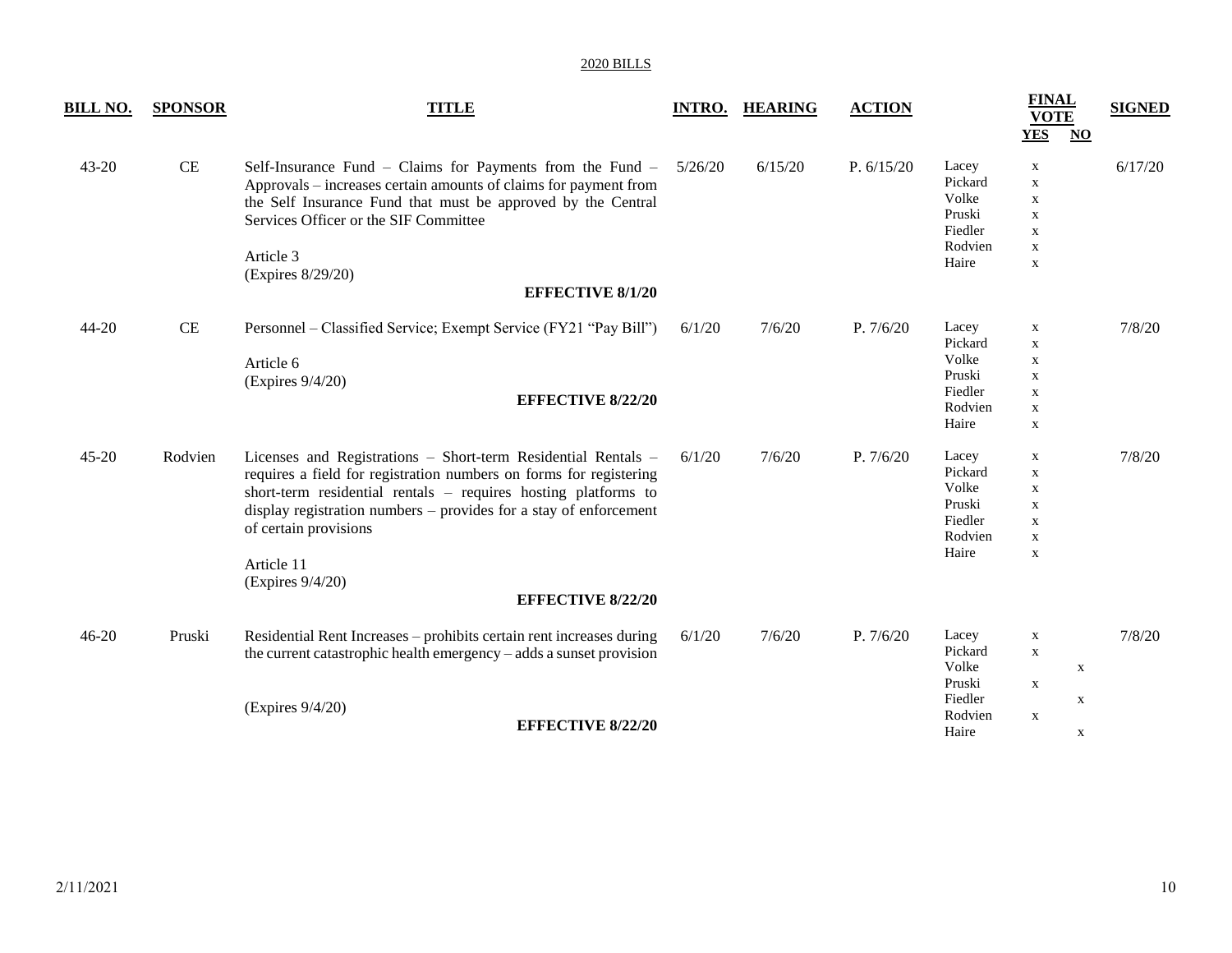| <b>BILL NO.</b> | <b>SPONSOR</b>                      | <b>TITLE</b>                                                                                                                                                                                                                     |         | <b>INTRO. HEARING</b> | <b>ACTION</b> |                                                                    | <b>FINAL</b><br><b>VOTE</b><br><b>YES</b><br>$NO$                                                     | <b>SIGNED</b> |
|-----------------|-------------------------------------|----------------------------------------------------------------------------------------------------------------------------------------------------------------------------------------------------------------------------------|---------|-----------------------|---------------|--------------------------------------------------------------------|-------------------------------------------------------------------------------------------------------|---------------|
| 47-20           | $\rm CE$                            | Annual Bond Ordinance – authorizes the issuance, sale and<br>delivery of Anne Arundel County, Maryland general obligation<br>bonds and bond anticipation notes for Fiscal Year 2021<br>(Expires 9/18/20)                         | 6/15/20 | 7/6/20<br>7/20/20     | P. 7/20/20    | Lacey<br>Pickard<br>Volke<br>Pruski<br>Fiedler<br>Rodvien          | $\mathbf X$<br>$\mathbf X$<br>$\mathbf X$<br>$\mathbf X$<br>$\mathbf X$<br>$\mathbf X$                | 7/24/20       |
|                 |                                     | <b>EFFECTIVE 9/7/20</b>                                                                                                                                                                                                          |         |                       |               | Haire                                                              | $\mathbf X$                                                                                           |               |
| 48-20           | CE                                  | Personnel – Positions in the Classified Service – modifies titles and<br>adds new positions – adds a new pay at hire provision for certain<br>represented employees<br>Article 6<br>(Expires 9/18/20)<br><b>EFFECTIVE 9/7/20</b> | 6/15/20 | 7/20/20               | P. 7/20/20    | Lacey<br>Pickard<br>Volke<br>Pruski<br>Fiedler<br>Rodvien<br>Haire | X<br>$\mathbf X$<br>$\mathbf X$<br>$\mathbf X$<br>$\mathbf X$<br>$\mathbf X$<br>$\mathbf X$           | 7/24/20       |
| 49-20           | CE                                  | Personnel - Exempt Service - Court and State's Attorney<br>employees' pay and benefit plan<br>Article 6<br>(Expires 9/18/20)<br><b>EFFECTIVE 9/7/20</b>                                                                          | 6/15/20 | 7/20/20               | P. 7/20/20    | Lacey<br>Pickard<br>Volke<br>Pruski<br>Fiedler<br>Rodvien<br>Haire | $\mathbf X$<br>$\mathbf X$<br>$\mathbf X$<br>$\mathbf X$<br>$\mathbf X$<br>$\mathbf X$<br>$\mathbf X$ | 7/24/20       |
| 50-20           | CE                                  | Conveyance of Surplus Property - Unimproved County-Owned<br>Property Near Furnace Branch Road in Glen Burnie, Maryland<br>(Expires 9/18/20)<br><b>WITHDRAWN</b>                                                                  | 6/15/20 | 7/20/20               | Withdrawn     | Lacey<br>Pickard<br>Volke<br>Pruski<br>Fiedler<br>Rodvien<br>Haire |                                                                                                       |               |
| 51-20           | Haire<br>Volke<br>Pickard<br>Pruski | Finance, Taxation, and Budget - Real Property Taxes - Credits -<br>Public Safety Officers Property Tax Credit - eliminates the<br>administrative fee<br>Article 4<br>(Expires 9/18/20)<br><b>EFFECTIVE 9/7/20</b>                | 6/15/20 | 7/20/20               | P. 7/20/20    | Lacey<br>Pickard<br>Volke<br>Pruski<br>Fiedler<br>Rodvien<br>Haire | $\mathbf X$<br>$\mathbf X$<br>$\mathbf X$<br>$\mathbf X$<br>$\mathbf X$<br>$\mathbf X$<br>$\mathbf X$ | 7/24/20       |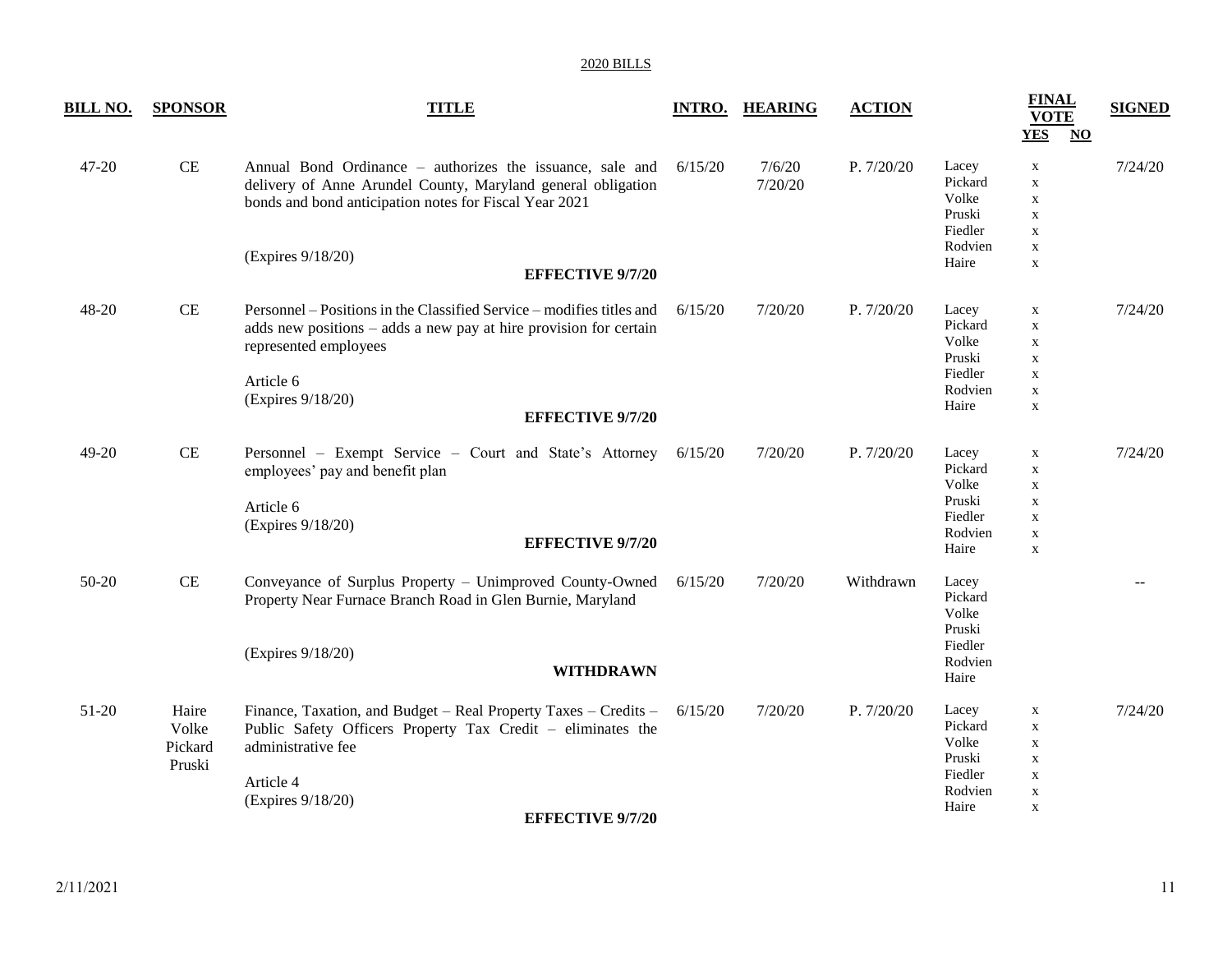| <u>BILL NO.</u> | <b>SPONSOR</b>   | <b>TITLE</b>                                                                                                                                                                                                                                                                                                                                                                                                                                                                                                          |         | <b>INTRO. HEARING</b> | <b>ACTION</b> |                                                                    | <b>FINAL</b><br><b>VOTE</b><br><b>YES</b><br>$\underline{\mathrm{NO}}$                                    | <b>SIGNED</b> |
|-----------------|------------------|-----------------------------------------------------------------------------------------------------------------------------------------------------------------------------------------------------------------------------------------------------------------------------------------------------------------------------------------------------------------------------------------------------------------------------------------------------------------------------------------------------------------------|---------|-----------------------|---------------|--------------------------------------------------------------------|-----------------------------------------------------------------------------------------------------------|---------------|
| 52-20           | Volke            | Zoning – Pawnshops – special exception use requirements – allows<br>entrances and parking areas to be located less than the required<br>distance from residential structures<br>Article 18<br>(Expires 9/18/20)<br><b>EFFECTIVE 10/29/20</b>                                                                                                                                                                                                                                                                          | 6/15/20 | 7/20/20<br>9/8/20     | P. 9/8/20     | Lacey<br>Pickard<br>Volke<br>Pruski<br>Fiedler<br>Rodvien<br>Haire | $\mathbf X$<br>$\mathbf X$<br>$\mathbf X$<br>$\mathbf X$<br>X<br>$\mathbf X$<br>$\mathbf X$               | 9/14/20       |
| 53-20           | Volke<br>Fiedler | Zoning – Commercial Telecommunication Facilities – amends the<br>conditional and special exception use requirements to require a<br>technical analysis for a commercial telecommunication facility that<br>will be located on school property<br>Article 18<br>(Expires 9/18/20)<br><b>DEFEATED</b>                                                                                                                                                                                                                   | 6/15/20 | 7/20/20<br>9/8/20     | Defeated      | Lacey<br>Pickard<br>Volke<br>Pruski<br>Fiedler<br>Rodvien<br>Haire | $\mathbf X$<br>$\boldsymbol{\mathrm{X}}$<br>$\mathbf X$<br>X<br>$\mathbf X$<br>$\mathbf X$<br>$\mathbf X$ |               |
| 54-20           | CE               | Pension – Deferred Retirement Option Program (DROP) – makes<br>certain employees of the Department of Detention Facilities hired<br>after a certain date ineligible to participate in the Detention<br>Officers' and Deputy Sheriffs' Retirement Plan and allows the<br>same employees to participate in the Employees' Retirement Plan<br>- expands eligibility to participate in DROP<br>Article 5<br>(Expires 10/9/20)<br><b>EFFECTIVE 10/29/20</b>                                                                | 7/6/20  | 9/8/20                | P. 9/8/20     | Lacey<br>Pickard<br>Volke<br>Pruski<br>Fiedler<br>Rodvien<br>Haire | $\mathbf X$<br>$\mathbf X$<br>$\mathbf X$<br>X<br>$\mathbf X$<br>$\mathbf X$<br>$\mathbf X$               | 9/14/20       |
| 55-20           | $\rm CE$         | Pensions - Deferred Retirement Option Program (DROP) -<br>requires Battalion Chiefs in the Fire Service Retirement Plan to get<br>approval to extend DROP participation - adds a rate of interest for<br>a 6th year of DROP for Fire Battalion Chiefs - removes the need<br>for Police Sergeants and Police Lieutenants in the Police Service<br>Retirement Plan to get approvals to extend DROP participation -<br>allows Battalion Chiefs to earn interest on their DROP accounts<br>Article 5<br>(Expires 10/9/20) | 7/6/20  | 9/8/20<br>9/21/20     | P. 9/21/20    | Lacey<br>Pickard<br>Volke<br>Pruski<br>Fiedler<br>Rodvien<br>Haire | $\mathbf X$<br>$\mathbf X$<br>X<br>$\mathbf X$<br>$\mathbf X$<br>$\mathbf X$<br>$\mathbf X$               | 9/25/20       |

**EFFECTIVE 11/9/20**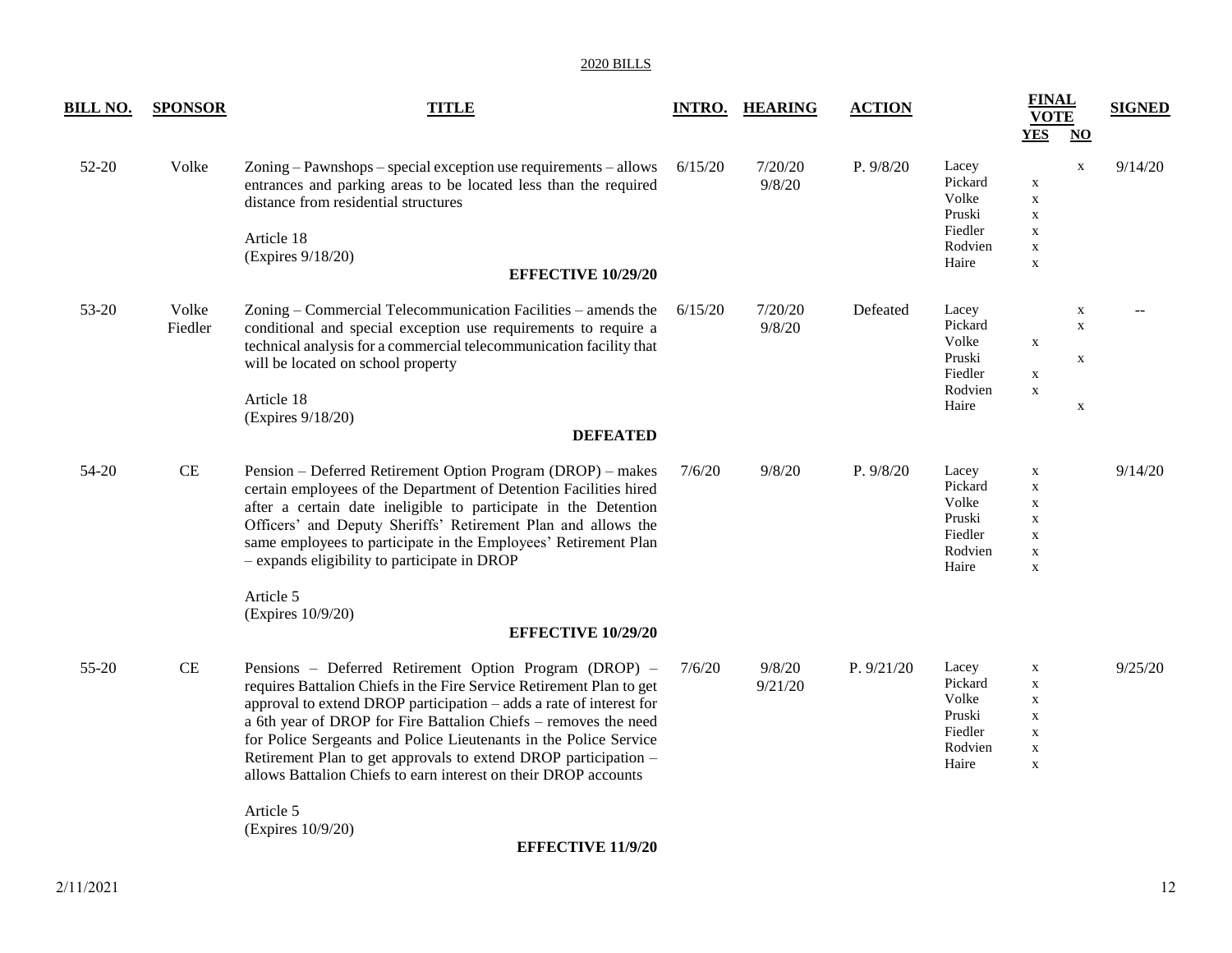| <b>BILL NO.</b> | <b>SPONSOR</b> | <b>TITLE</b>                                                                                                                                                                                                                                                                                                                                            | <b>INTRO.</b> | <b>HEARING</b>    | <b>ACTION</b> |                                                                    | <b>FINAL</b><br><b>VOTE</b><br><b>YES</b><br>$\overline{\bf NO}$                            | <b>SIGNED</b> |
|-----------------|----------------|---------------------------------------------------------------------------------------------------------------------------------------------------------------------------------------------------------------------------------------------------------------------------------------------------------------------------------------------------------|---------------|-------------------|---------------|--------------------------------------------------------------------|---------------------------------------------------------------------------------------------|---------------|
| 56-20           | $\rm CE$       | Purchasing – Acquisition of Real Property by Gift – approves the<br>acceptance of a gift of real property from Philip I. Hazen.                                                                                                                                                                                                                         | 7/6/20        | 9/8/20<br>9/21/20 | P. 9/21/20    | Lacey<br>Pickard<br>Volke<br>Pruski                                | $\mathbf X$<br>$\mathbf X$<br>$\mathbf X$<br>$\mathbf X$                                    | 9/25/20       |
|                 |                | (Expires 10/9/20)<br><b>EFFECTIVE 11/9/20</b>                                                                                                                                                                                                                                                                                                           |               |                   |               | Fiedler<br>Rodvien<br>Haire                                        | $\mathbf X$<br>$\mathbf X$<br>X                                                             |               |
| 57-20           | Pruski         | Licensing - Zoning - Manufactured Mobile Homes Located<br>outside a Mobile Home Park – requires a license for space outside<br>of a mobile home park on which a manufactured home is located -<br>allows a mobile home located outside of a mobile home park as a<br>permitted use in RA residential districts<br>Articles 11 & 18<br>(Expires 10/9/20) | 7/6/20        | 9/8/20<br>10/5/20 | P. $10/5/20$  | Lacey<br>Pickard<br>Volke<br>Pruski<br>Fiedler<br>Rodvien<br>Haire | X<br>X<br>X<br>$\mathbf X$<br>$\mathbf X$<br>$\mathbf X$<br>$\mathbf X$                     | 10/8/20       |
|                 |                | <b>EFFECTIVE 11/22/20</b>                                                                                                                                                                                                                                                                                                                               |               |                   |               |                                                                    |                                                                                             |               |
| 58-20           | $\rm CE$       | Personnel - Pay Schedules and Increases - Police Department<br>Employees $-$ modifies a pay schedule $-$ provides pay increase for<br>Police Majors in the exempt service<br>Article 6<br>(Expires 10/23/20)<br><b>EFFECTIVE 10/29/20</b>                                                                                                               | 7/20/20       | 9/8/20            | P. 9/8/20     | Lacey<br>Pickard<br>Volke<br>Pruski<br>Fiedler<br>Rodvien<br>Haire | X<br>$\mathbf X$<br>$\mathbf X$<br>$\mathbf X$<br>X<br>$\mathbf X$<br>$\mathbf X$           | 9/14/20       |
| 59-20           | $\rm CE$       | Personnel – Positions in the Classified Service – Police Department<br>- removes a position of Assistant Director of Police - adds a<br>position of Police Fiscal Operations and Management<br>Administrator<br><b>Current Expense Budget</b><br>(Expires 10/23/20)                                                                                     | 7/20/20       | 9/8/20            | P. 9/8/20     | Lacey<br>Pickard<br>Volke<br>Pruski<br>Fiedler<br>Rodvien<br>Haire | X<br>$\mathbf X$<br>$\mathbf X$<br>$\mathbf X$<br>$\mathbf X$<br>$\mathbf X$<br>$\mathbf X$ | 9/14/20       |
|                 |                | $\blacksquare$                                                                                                                                                                                                                                                                                                                                          |               |                   |               |                                                                    |                                                                                             |               |

**EFFECTIVE 10/29/20**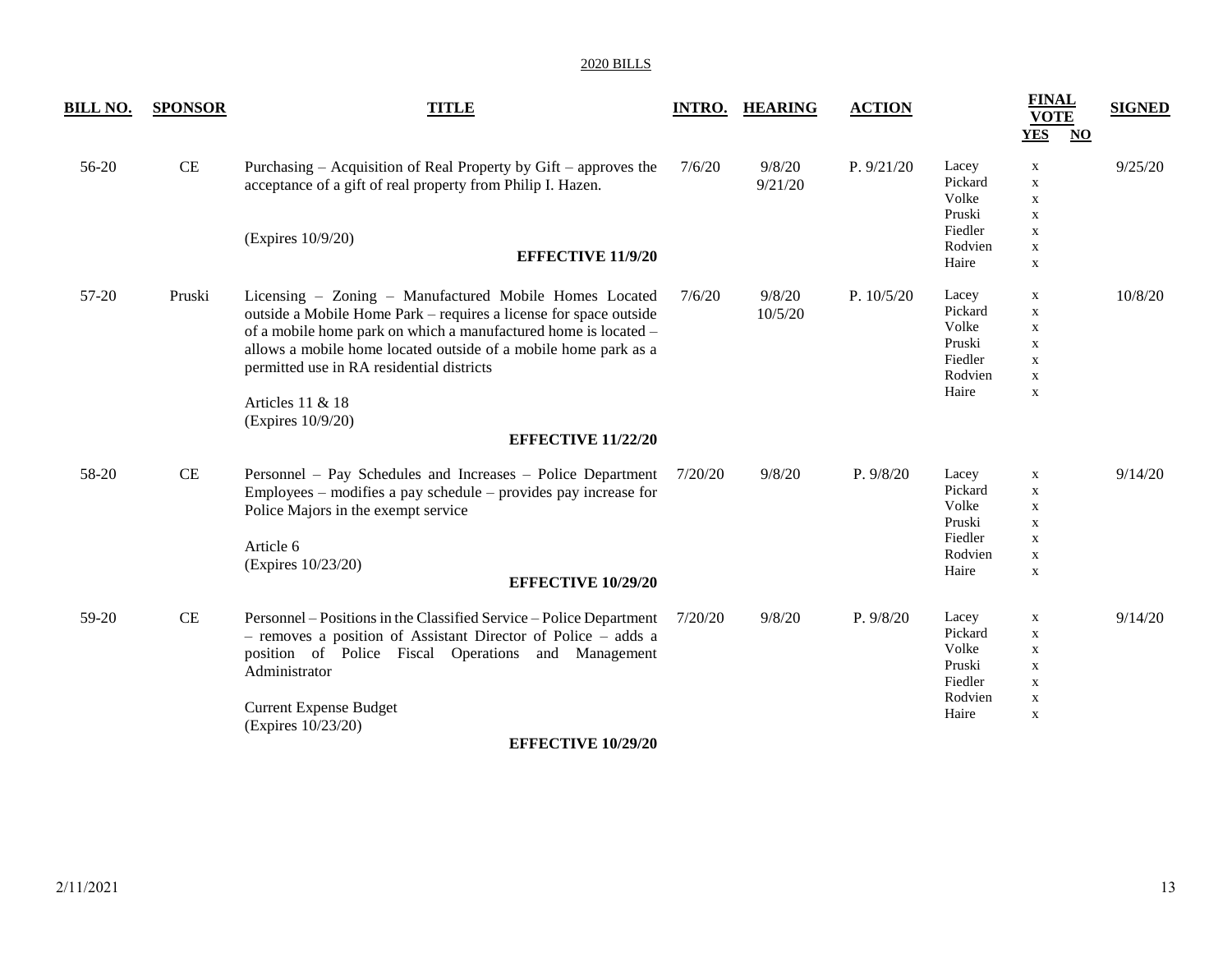| <u>BILL NO.</u> | <b>SPONSOR</b> | <b>TITLE</b>                                                                                                                                                                                                                                                                               | <b>INTRO.</b> | <b>HEARING</b>     | <b>ACTION</b>          |                                                                    | <b>FINAL</b><br><b>VOTE</b><br><b>YES</b><br>$\overline{\mathbf{N}}$                                  | <b>SIGNED</b> |
|-----------------|----------------|--------------------------------------------------------------------------------------------------------------------------------------------------------------------------------------------------------------------------------------------------------------------------------------------|---------------|--------------------|------------------------|--------------------------------------------------------------------|-------------------------------------------------------------------------------------------------------|---------------|
| 60-20           | CE             | Construction and Property Maintenance Codes - County<br>Construction Codes - updates the County Building, Electric, Fuel<br>Gas, Mechanical, and Plumbing Codes - amends the Construction<br>Codes supplement<br>Article 15 & Supplement<br>(Expires 10/23/20)<br><b>EFFECTIVE 11/2/20</b> | 7/20/20       | 9/8/20             | Amended & P.<br>9/8/20 | Lacey<br>Pickard<br>Volke<br>Pruski<br>Fiedler<br>Rodvien<br>Haire | X<br>$\mathbf X$<br>$\mathbf X$<br>$\mathbf X$<br>$\mathbf X$<br>$\mathbf X$<br>$\mathbf x$           | 9/18/20       |
| 61-20           | $\rm CE$       | Public Works – Utilities – backflow preventers – water and<br>wastewater procedures<br>Article 13<br>(Expires 10/23/20)<br><b>EFFECTIVE 11/26/20</b>                                                                                                                                       | 7/20/20       | 9/8/20<br>10/5/20  | P. $10/5/20$           | Lacey<br>Pickard<br>Volke<br>Pruski<br>Fiedler<br>Rodvien<br>Haire | X<br>$\mathbf X$<br>X<br>$\mathbf X$<br>$\mathbf X$<br>$\mathbf X$<br>$\mathbf X$                     | 10/12/20      |
| $62 - 20$       | Pruski         | Public Safety - Off-the-road Motorcycles in Residential Areas -<br>prohibits without consent<br>Article 12<br>(Expires 10/23/20)<br><b>EFFECTIVE 11/26/20</b>                                                                                                                              | 7/20/20       | 9/21/20<br>10/5/20 | P. 10/5/20             | Lacey<br>Pickard<br>Volke<br>Pruski<br>Fiedler<br>Rodvien<br>Haire | $\mathbf X$<br>$\mathbf X$<br>$\mathbf X$<br>$\mathbf X$<br>$\mathbf X$<br>$\mathbf X$<br>$\mathbf X$ | 10/12/20      |
| 63-20           | Pruski         | Licenses and Registrations - Electronic Smoking Devices indoors<br>in Restaurants - prohibits<br>Article 11<br>(Expires 10/23/20)<br><b>EFFECTIVE 11/26/20</b>                                                                                                                             | 7/20/20       | 9/21/20<br>10/5/20 | P. $10/5/20$           | Lacey<br>Pickard<br>Volke<br>Pruski<br>Fiedler<br>Rodvien<br>Haire | $\mathbf X$<br>$\mathbf X$<br>$\mathbf X$<br>$\mathbf X$<br>$\mathbf X$<br>$\mathbf X$<br>$\mathbf X$ | 10/12/20      |
| 64-20           | Pickard        | Glen Burnie Sustainable Community Overlay Area - establishes<br>Articles 4, 17, & 18<br>(Expires 10/23/20)<br><b>EFFECTIVE 10/31/20</b>                                                                                                                                                    | 7/20/20       | 9/8/20             | Amended & P.<br>9/8/20 | Lacey<br>Pickard<br>Volke<br>Pruski<br>Fiedler<br>Rodvien<br>Haire | $\mathbf X$<br>$\mathbf X$<br>$\mathbf X$<br>$\mathbf X$<br>$\mathbf X$<br>$\mathbf X$<br>X           | 9/16/20       |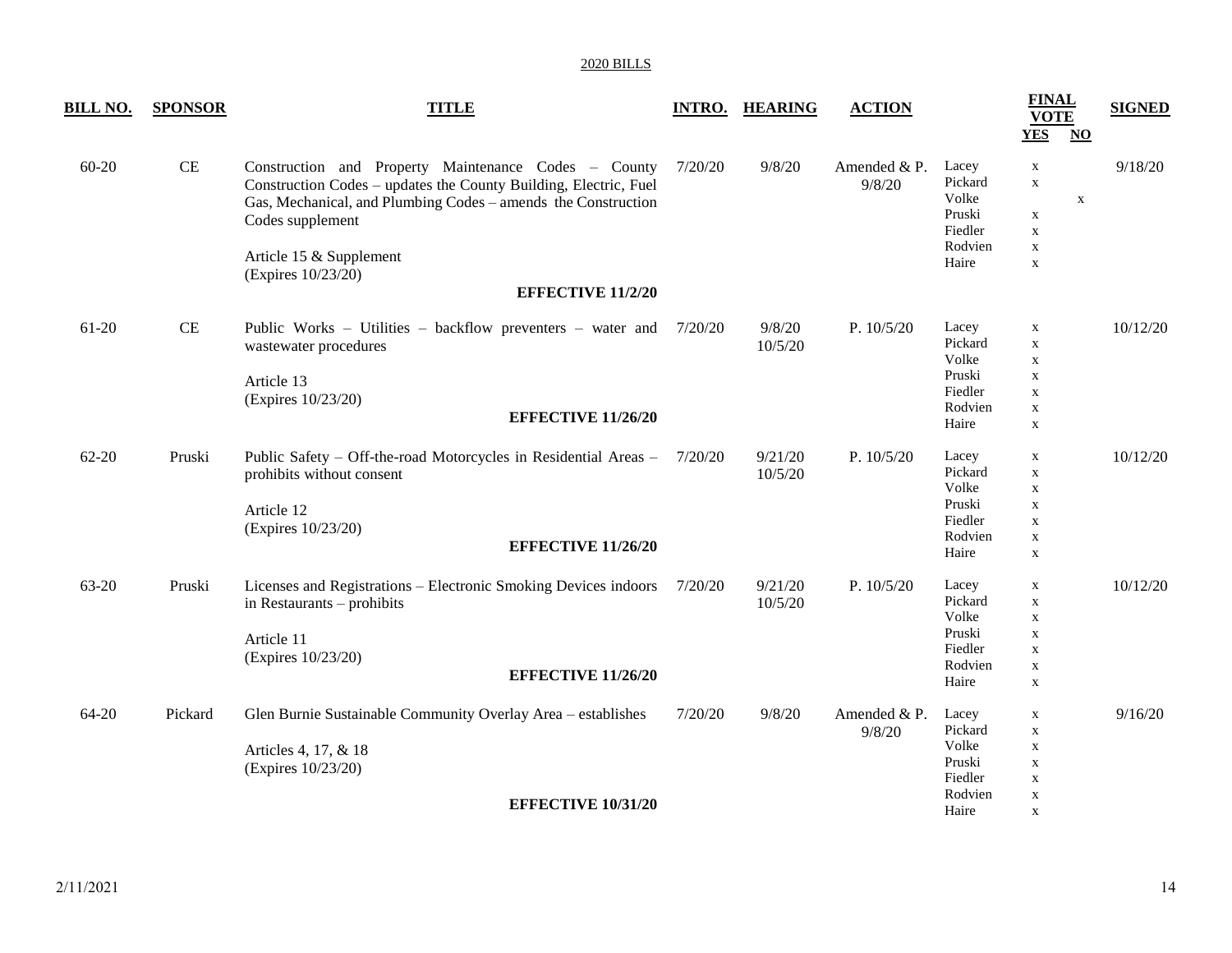| <b>BILL NO.</b> | <b>SPONSOR</b>      | <b>TITLE</b>                                                                                                                                                                                                                                                                                                                                           |         | <b>INTRO. HEARING</b>                     | <b>ACTION</b> |                                                                    | <b>FINAL</b><br><b>VOTE</b><br><b>YES</b><br>$NO$                                                     | <b>SIGNED</b> |
|-----------------|---------------------|--------------------------------------------------------------------------------------------------------------------------------------------------------------------------------------------------------------------------------------------------------------------------------------------------------------------------------------------------------|---------|-------------------------------------------|---------------|--------------------------------------------------------------------|-------------------------------------------------------------------------------------------------------|---------------|
| 65-20           | Lacey               | Zoning – Mixed Use Districts – Workforce Housing – allows<br>workforce housing in lieu of an office use in mixed use districts -<br>amends the percentage of office use required in MXD-R districts<br>- exempts workforce housing from density requirements in mixed<br>use districts<br>Article 18<br>(Expires 10/23/20)<br><b>EFFECTIVE 11/9/20</b> | 7/20/20 | 9/21/20                                   | P. 9/21/20    | Lacey<br>Pickard<br>Volke<br>Pruski<br>Fiedler<br>Rodvien<br>Haire | X<br>$\mathbf X$<br>$\mathbf X$<br>$\mathbf X$<br>$\mathbf X$<br>$\mathbf X$<br>$\mathbf X$           | 9/25/20       |
| 66-20           | CE                  | Current Expense Budget - Transfer of Funds and Supplementary<br>Appropriations $-1Q$<br><b>Current Expense Budget</b><br>(Expires 12/12/20)<br><b>EFFECTIVE 10/8/20</b>                                                                                                                                                                                | 9/8/20  | 10/5/20                                   | P. $10/5/20$  | Lacey<br>Pickard<br>Volke<br>Pruski<br>Fiedler<br>Rodvien<br>Haire | $\mathbf X$<br>$\mathbf X$<br>$\mathbf X$<br>$\mathbf X$<br>$\mathbf X$<br>$\mathbf X$<br>$\mathbf X$ | 10/8/20       |
| 67-20           | $\rm CE$<br>Pickard | Floodplain Management, Erosion and Sediment Control, and<br>Stormwater Management - Stormwater Management<br>Article 16<br>(Expires 12/12/20)<br><b>EFFECTIVE 1/1/21</b>                                                                                                                                                                               | 9/8/20  | 10/5/20                                   | P. $10/5/20$  | Lacey<br>Pickard<br>Volke<br>Pruski<br>Fiedler<br>Rodvien<br>Haire | X<br>$\mathbf X$<br>$\mathbf X$<br>$\mathbf X$<br>$\mathbf X$<br>$\mathbf X$<br>$\mathbf X$           | 10/16/20      |
| 68-20<br>Pruski | CE                  | Finance, Taxation, and Budget - Admission and Amusement Tax<br>- Zoning - Farm Alcohol Production Facility<br>Article 4 & 18<br>(Expires 12/12/20)<br><b>EFFECTIVE 11/27/20</b>                                                                                                                                                                        | 9/8/20  | 10/5/20                                   | P. $10/5/20$  | Lacey<br>Pickard<br>Volke<br>Pruski<br>Fiedler<br>Rodvien<br>Haire | $\mathbf X$<br>$\mathbf X$<br>$\mathbf X$<br>$\mathbf X$<br>$\mathbf X$<br>$\mathbf X$<br>$\mathbf X$ | 10/13/20      |
| 69-20           | $\rm CE$            | Zoning - Farm or Agricultural Heritage Site Stays and Special<br>Events – expands the uses allowed on farms and agricultural<br>heritage sites<br>Article 18<br>(Expires 12/12/20)<br><b>EFFECTIVE 1/25/21</b>                                                                                                                                         | 9/8/20  | 10/5/20<br>10/19/20<br>11/2/20<br>12/7/20 | P. 12/7/20    | Lacey<br>Pickard<br>Volke<br>Pruski<br>Fiedler<br>Rodvien<br>Haire | X<br>$\mathbf X$<br>$\mathbf X$<br>$\mathbf X$<br>$\mathbf X$<br>X<br>$\mathbf X$                     | 12/11/20      |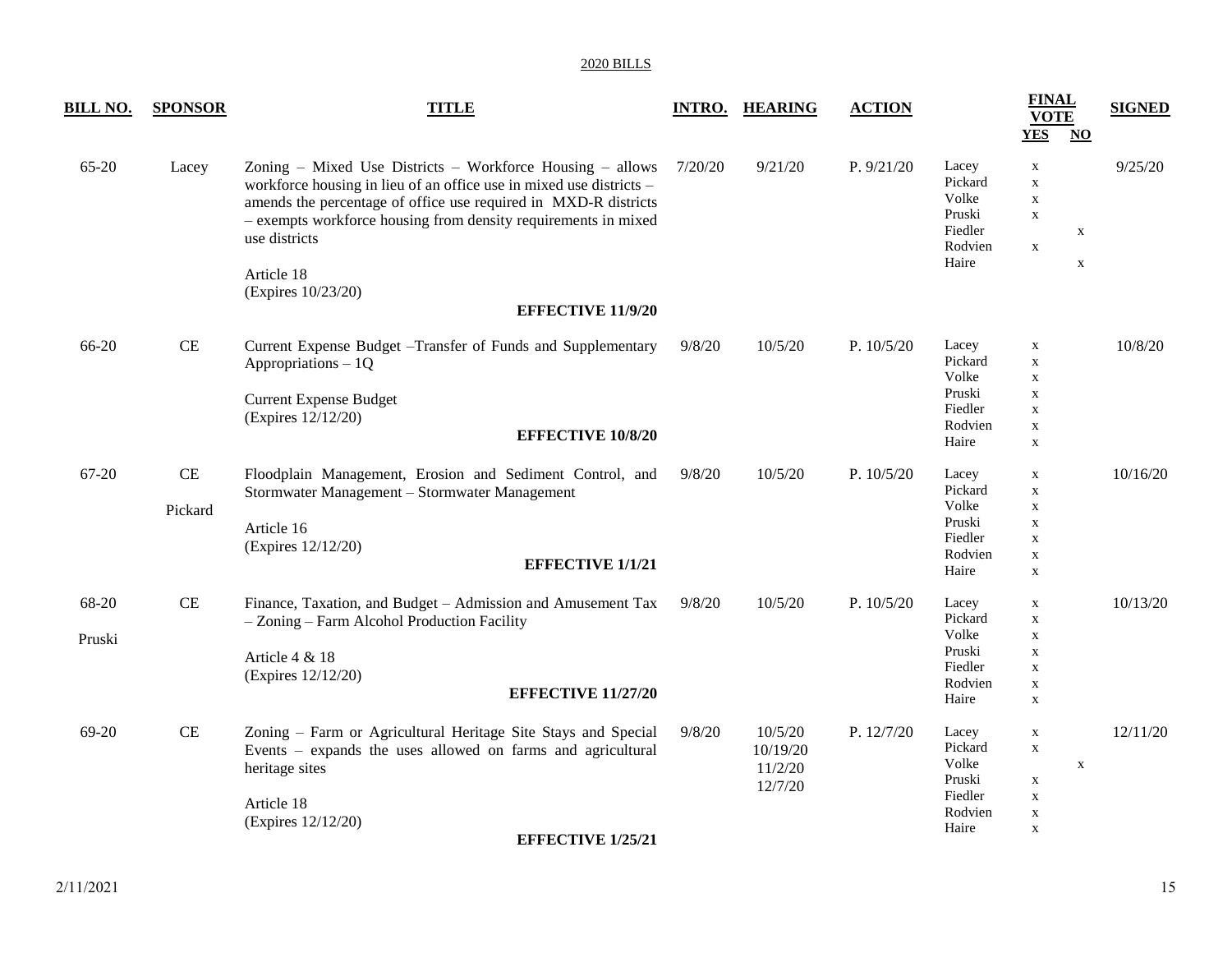| <u>BILL NO.</u> | <b>SPONSOR</b>                     | <b>TITLE</b>                                                                                                                                                                                                                                                               | <b>INTRO.</b> | <b>HEARING</b>      | <b>ACTION</b> |                                                                    | <b>FINAL</b><br><b>VOTE</b><br><b>YES</b>                                                             | <b>SIGNED</b><br>$\overline{\text{NO}}$ |
|-----------------|------------------------------------|----------------------------------------------------------------------------------------------------------------------------------------------------------------------------------------------------------------------------------------------------------------------------|---------------|---------------------|---------------|--------------------------------------------------------------------|-------------------------------------------------------------------------------------------------------|-----------------------------------------|
| 70-20           | CE<br>Pruski<br>Pickard            | Pensions - Employees' Retirement Plan - Fire Service Retirement<br>Plan – Police Service Retirement Plan – Detention Officers' and<br>Deputy Sheriffs' Retirement Plan - Disability Pensions<br>Article 5<br>(Expires 12/12/20)<br><b>EFFECTIVE 11/22/20</b>               | 9/8/20        | 10/5/20             | P. 10/5/20    | Lacey<br>Pickard<br>Volke<br>Pruski<br>Fiedler<br>Rodvien<br>Haire | $\mathbf X$<br>$\mathbf X$<br>$\mathbf X$<br>$\mathbf X$<br>$\mathbf X$<br>$\mathbf X$<br>$\mathbf X$ | 10/8/20                                 |
| 71-20           | CE<br>Pruski<br>Rodvien<br>Pickard | Personnel – Employee Relations – Limitations on Joining<br><b>Employee Organizations</b><br>Article 6<br>(Expires 12/12/20)<br><b>EFFECTIVE 11/22/20</b>                                                                                                                   | 9/8/20        | 10/5/20             | P. 10/5/20    | Lacey<br>Pickard<br>Volke<br>Pruski<br>Fiedler<br>Rodvien<br>Haire | $\mathbf X$<br>X<br>$\mathbf X$<br>X<br>X<br>$\mathbf X$<br>$\mathbf X$                               | 10/8/20                                 |
| 72-20           | Volke                              | Licenses and Registrations - Unattended Donation Boxes -<br>requires registration and upkeep of unattended donation boxes in<br>the County<br>Article 11<br>(Expires 12/12/20)<br><b>EFFECTIVE 12/6/20</b>                                                                 | 9/8/20        | 10/5/20<br>10/19/20 | P. $10/19/20$ | Lacey<br>Pickard<br>Volke<br>Pruski<br>Fiedler<br>Rodvien<br>Haire | $\mathbf X$<br>$\mathbf X$<br>$\mathbf X$<br>$\mathbf X$<br>$\mathbf X$<br>$\mathbf X$<br>$\mathbf X$ | 10/22/20                                |
| 73-20           | Haire                              | Zoning – Chickens and Ducks in Residential Districts – amends<br>the minimum distance a coop or enclosure for chickens or ducks is<br>allowed to be located from a dwelling on a lot less than 40,000<br>square feet<br>Article 18<br>(Expires 12/12/20)<br>$\blacksquare$ | 9/8/20        | 10/5/20             | P. $10/5/20$  | Lacey<br>Pickard<br>Volke<br>Pruski<br>Fiedler<br>Rodvien<br>Haire | $\mathbf X$<br>$\mathbf X$<br>$\mathbf X$<br>$\mathbf X$<br>$\mathbf X$<br>$\mathbf X$<br>X           | 10/12/20                                |

**EFFECTIVE 11/26/20**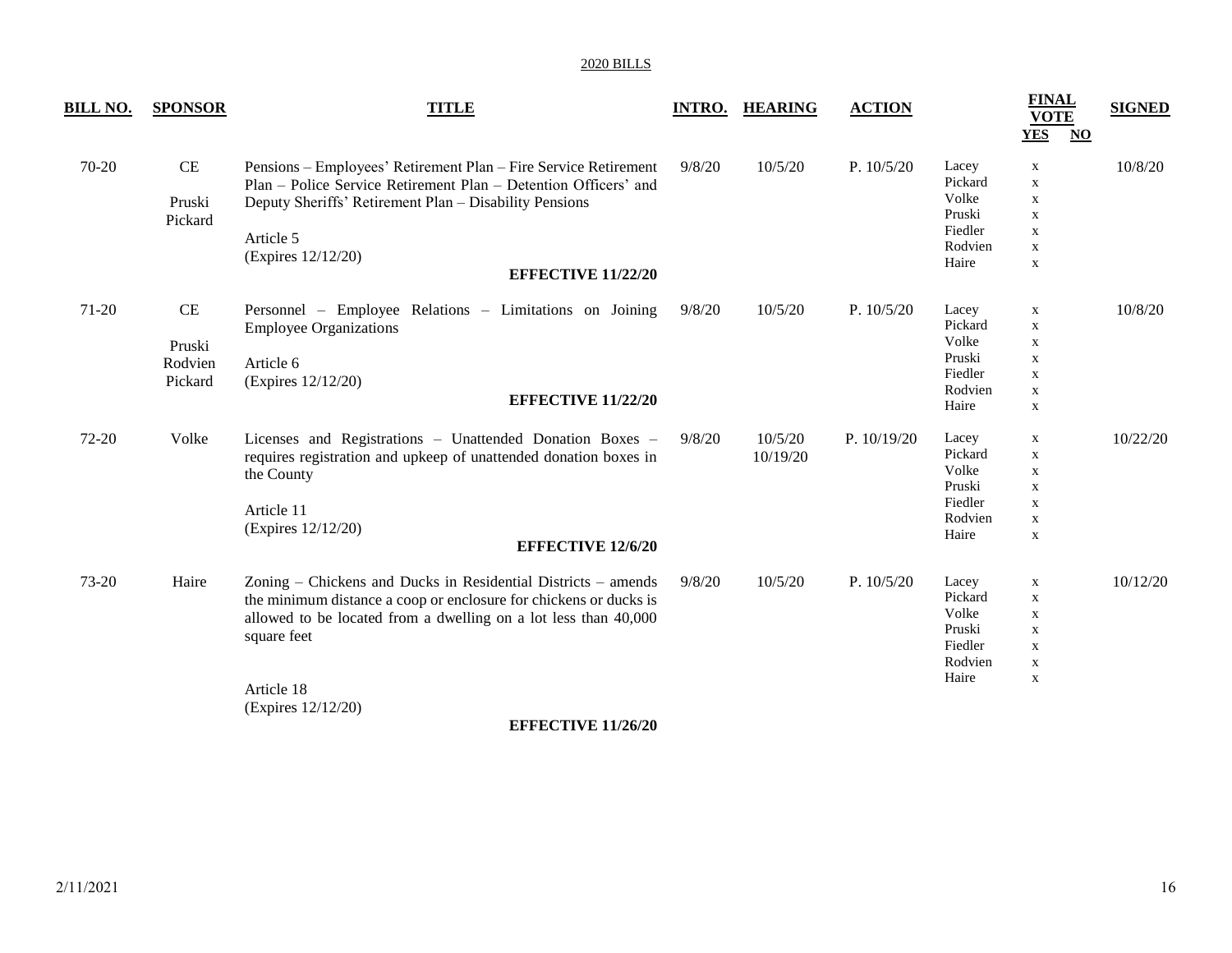| BILL NO. | <b>SPONSOR</b> | <b>TITLE</b>                                                                                                                                                                                           |         | <b>INTRO. HEARING</b> | <b>ACTION</b> |                                                | <b>FINAL</b><br><b>VOTE</b><br><b>YES</b><br>$\overline{\text{NO}}$     | <b>SIGNED</b> |
|----------|----------------|--------------------------------------------------------------------------------------------------------------------------------------------------------------------------------------------------------|---------|-----------------------|---------------|------------------------------------------------|-------------------------------------------------------------------------|---------------|
| 74-20    | Haire          | Finance, Taxation, and Budget - Real Property Taxes - Public<br>Safety Officers Property Tax Credit - amends the deadline for<br>applying for the public safety officers' property tax credit for 2020 | 9/8/20  | 10/5/20               | P. $10/5/20$  | Lacey<br>Pickard<br>Volke<br>Pruski<br>Fiedler | $\mathbf X$<br>$\mathbf X$<br>$\mathbf X$<br>$\mathbf X$<br>$\mathbf X$ | 10/16/20      |
|          |                | (Expires 12/12/20)<br><b>EFFECTIVE 11/30/20</b>                                                                                                                                                        |         |                       |               | Rodvien<br>Haire                               | $\mathbf X$<br>$\mathbf X$                                              |               |
| 75-20    | $\!$ $\!$ $\!$ | Conveyance of Surplus Property - Unimproved County-Owned<br>Property near Furnace Branch Road in Glen Burnie, Maryland                                                                                 | 9/21/20 | 10/19/20              | P. 10/19/20   | Lacey<br>Pickard<br>Volke<br>Pruski            | $\mathbf X$<br>$\mathbf X$<br>$\mathbf X$<br>$\mathbf X$                | 10/22/20      |
|          |                | (Expires 12/25/20)<br><b>EFFECTIVE 12/6/20</b>                                                                                                                                                         |         |                       |               | Fiedler<br>Rodvien<br>Haire                    | $\mathbf X$<br>$\mathbf X$<br>$\mathbf X$                               |               |
| 76-20    | CE             | Subdivision and Development - Adequate Public School Facilities<br>- approves the 2022 School Utilization Chart                                                                                        | 9/21/20 | 10/19/20              | P. 10/19/20   | Lacey<br>Pickard<br>Volke<br>Pruski            | $\mathbf X$<br>$\mathbf X$<br>$\mathbf X$                               | 10/22/20      |
|          |                | (Expires 12/25/20)<br><b>EFFECTIVE 12/6/20</b>                                                                                                                                                         |         |                       |               | Fiedler<br>Rodvien<br>Haire                    | $\mathbf X$<br>$\mathbf X$<br>$\mathbf X$<br>$\mathbf X$                |               |
| 77-20    | $\!$ $\!$ $\!$ | Planning and Development – Master Plan for Water Supply and<br>Sewerage Systems - amends Sewer Map S-4                                                                                                 | 9/21/20 | 10/19/20<br>11/2/20   | P. 11/2/20    | Lacey<br>Pickard<br>Volke<br>Pruski            | $\mathbf X$<br>$\mathbf X$<br>$\mathbf X$<br>$\mathbf X$                | 11/4/20       |
|          |                | (Expires 12/25/20)<br><b>EFFECTIVE 12/19/20</b>                                                                                                                                                        |         |                       |               | Fiedler<br>Rodvien<br>Haire                    | $\mathbf X$<br>$\mathbf X$<br>$\mathbf X$                               |               |
| 78-20    | CE             | Subdivision and Development $-$ Fees and Security $-$ allows<br>development impact fees to be used to fund certain studies and<br>analyses                                                             | 9/21/20 | 10/19/20              | P. 10/19/20   | Lacey<br>Pickard<br>Volke<br>Pruski            | $\mathbf X$<br>$\mathbf X$<br>$\mathbf X$<br>$\mathbf X$                | 10/29/20      |
|          |                | Article 17<br>(Expires 12/25/20)<br><b>EFFECTIVE 12/13/20</b>                                                                                                                                          |         |                       |               | Fiedler<br>Rodvien<br>Haire                    | $\mathbf X$<br>$\mathbf X$<br>$\mathbf X$                               |               |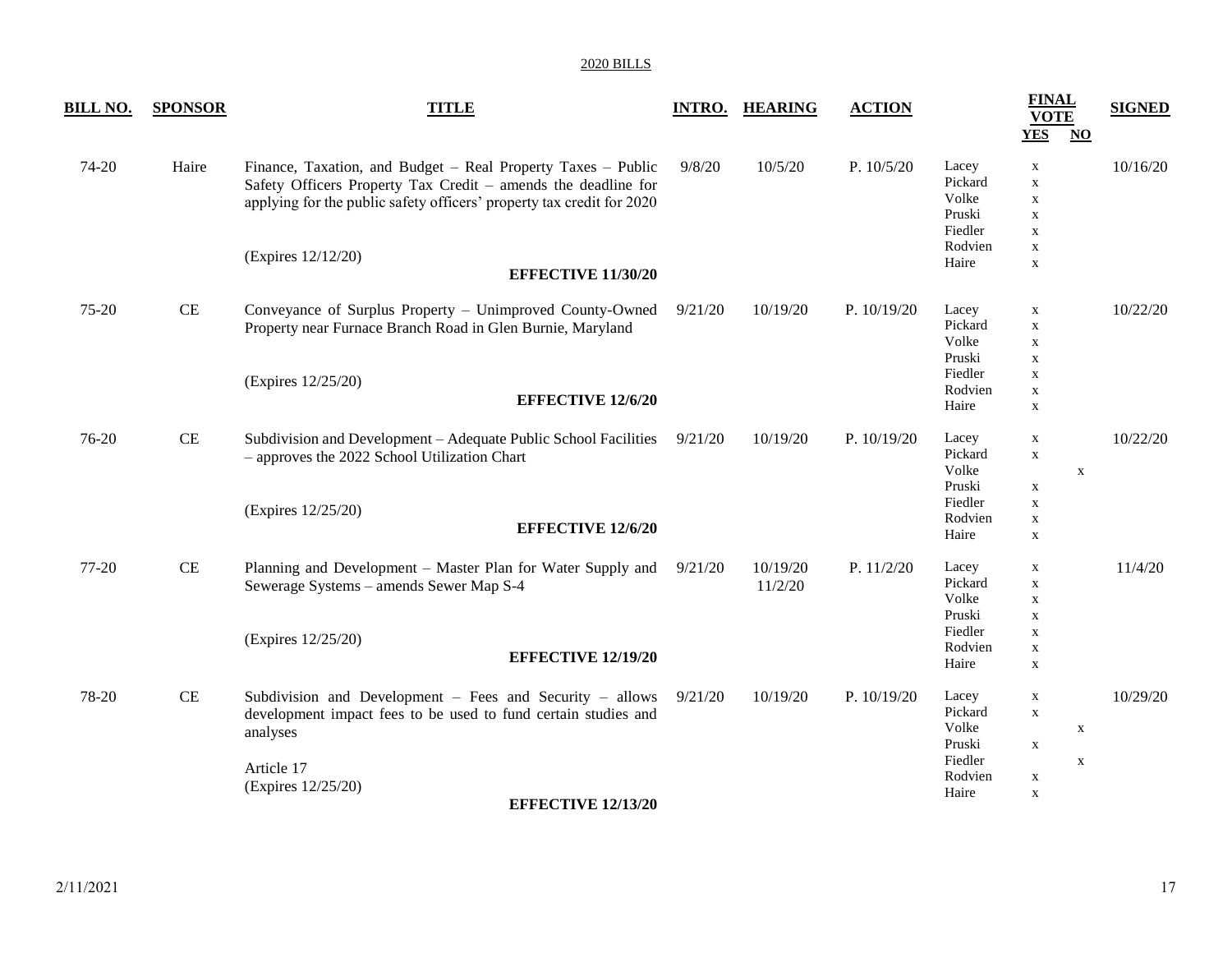| <b>BILL NO.</b> | <b>SPONSOR</b>              | <b>TITLE</b>                                                                                                                                                                                                                                                                                                                                                                                                                                         |         | <b>INTRO. HEARING</b> | <b>ACTION</b> |                                                                    | <b>FINAL</b><br><b>VOTE</b><br><b>YES</b><br>$\overline{\mathbf{N}}$                                  | <b>SIGNED</b> |
|-----------------|-----------------------------|------------------------------------------------------------------------------------------------------------------------------------------------------------------------------------------------------------------------------------------------------------------------------------------------------------------------------------------------------------------------------------------------------------------------------------------------------|---------|-----------------------|---------------|--------------------------------------------------------------------|-------------------------------------------------------------------------------------------------------|---------------|
| 79-20           | $\rm CE$<br>Haire           | Public Works - Utilities - Extension of Water and Wastewater<br>Systems – establishes a process for property owners to petition for<br>extension of public water or wastewater facilities or County<br>improvement of private water or wastewater facilities<br>Article 13<br>(Expires 12/25/20)<br><b>EFFECTIVE 12/13/20</b>                                                                                                                        | 9/21/20 | 10/19/20              | P. $10/19/20$ | Lacey<br>Pickard<br>Volke<br>Pruski<br>Fiedler<br>Rodvien<br>Haire | X<br>$\mathbf X$<br>X<br>$\mathbf X$<br>$\mathbf X$<br>$\mathbf X$<br>X                               | 10/29/20      |
| 80-20           | Haire                       | Public Works – Utilities – Assessments for Water and Wastewater<br>Facilities – allows the County to levy assessments to recover the<br>cost of constructing public water or wastewater facilities or taking<br>over private water or wastewater facilities<br>Article 13<br>(Expires 12/25/20)<br><b>EFFECTIVE 12/13/20</b>                                                                                                                         | 9/21/20 | 10/19/20              | P. $10/19/20$ | Lacey<br>Pickard<br>Volke<br>Pruski<br>Fiedler<br>Rodvien<br>Haire | X<br>$\mathbf X$<br>$\mathbf X$<br>$\mathbf X$<br>$\mathbf X$<br>$\mathbf X$<br>$\mathbf X$           | 10/29/20      |
| 81-20           | Rodvien<br>Lacey<br>Fiedler | Zoning – allows cottage food businesses as home occupations<br>Article 18<br>(Expires 12/25/20)<br><b>EFFECTIVE 12/11/20</b>                                                                                                                                                                                                                                                                                                                         | 9/21/20 | 10/19/20              | P. 10/19/20   | Lacey<br>Pickard<br>Volke<br>Pruski<br>Fiedler<br>Rodvien<br>Haire | $\mathbf X$<br>$\mathbf X$<br>$\mathbf X$<br>$\mathbf X$<br>$\mathbf X$<br>$\mathbf X$<br>$\mathbf X$ | 10/27/20      |
| 82-20           | Fiedler<br>Volke            | Zoning – Requirements for Special Exception Uses – Indoor Rifle,<br>Pistol, Skeet, and Archery Ranges - decreases the distance an<br>indoor rifle, pistol, skeet, or archery range may be located from a<br>residentially zoned property – requires vehicular access to an<br>indoor rifle, pistol, skeet, or archery range be located a certain<br>distance from road intersections<br>Article 18<br>(Expires 12/25/20)<br><b>EFFECTIVE 12/6/20</b> | 9/21/20 | 10/19/20              | P. 10/19/20   | Lacey<br>Pickard<br>Volke<br>Pruski<br>Fiedler<br>Rodvien<br>Haire | $\mathbf X$<br>$\mathbf X$<br>$\mathbf X$<br>X<br>$\mathbf X$<br>$\mathbf X$<br>$\mathbf X$           | 10/22/20      |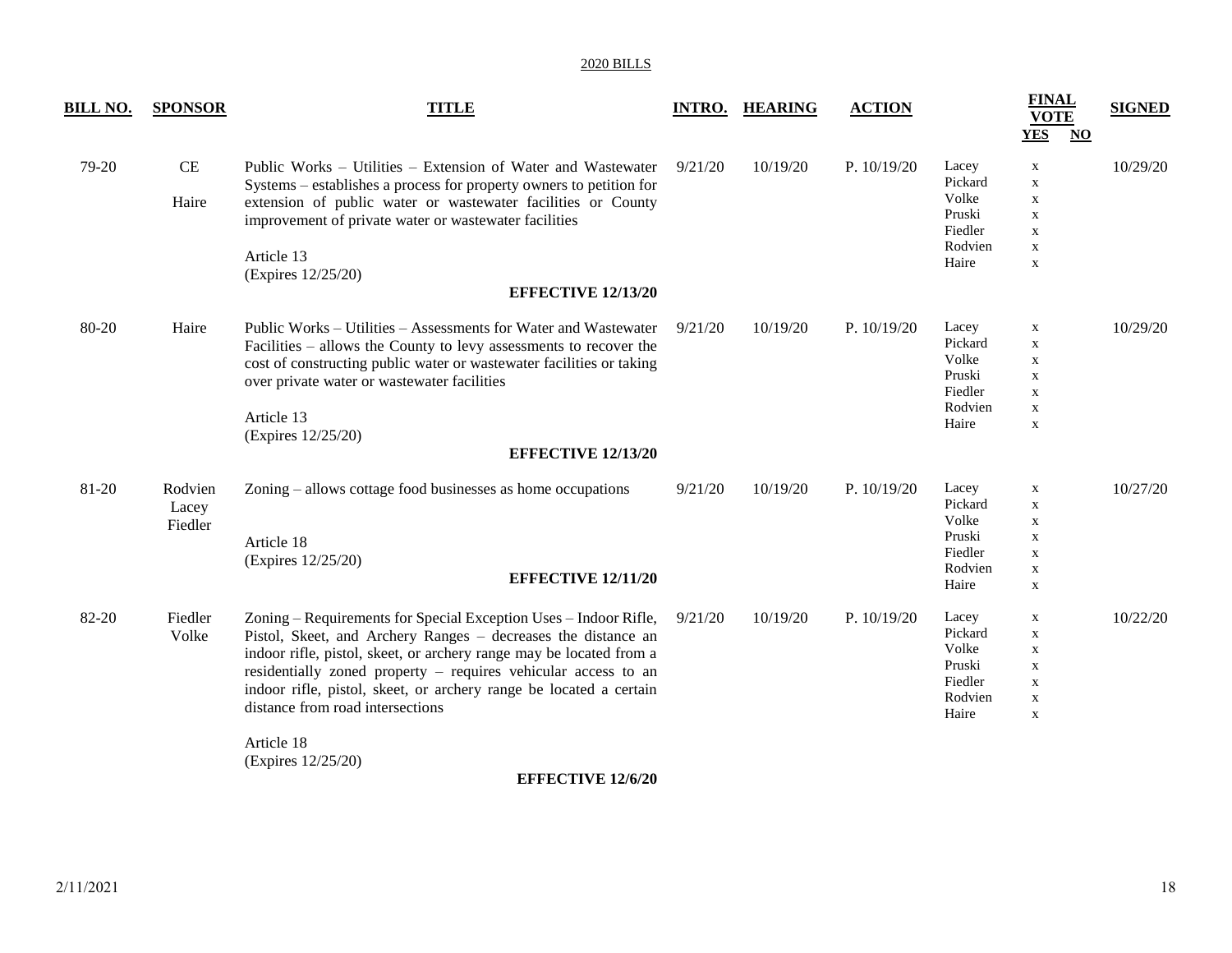| <b>BILL NO.</b> | <b>SPONSOR</b> | <b>TITLE</b>                                                                                                                                                                                                                                                                                                                                                  |         | <b>INTRO. HEARING</b> | <b>ACTION</b> |                                                                    | <b>FINAL</b><br><b>VOTE</b><br><b>YES</b>                                                   | $\overline{\textbf{N}}\textbf{O}$              | <b>SIGNED</b> |
|-----------------|----------------|---------------------------------------------------------------------------------------------------------------------------------------------------------------------------------------------------------------------------------------------------------------------------------------------------------------------------------------------------------------|---------|-----------------------|---------------|--------------------------------------------------------------------|---------------------------------------------------------------------------------------------|------------------------------------------------|---------------|
| 83-20           | Volke          | <b>EMERGENCY ORDINANCE - Proclamation of Civil Emergency</b><br>in Anne Arundel County – terminates the extension of the civil<br>emergency<br>(Expires 12/25/20)                                                                                                                                                                                             | 9/21/20 | 10/19/20              | Defeated      | Lacey<br>Pickard<br>Volke<br>Pruski<br>Fiedler<br>Rodvien          | $\mathbf X$<br>$\mathbf X$                                                                  | X<br>$\mathbf X$<br>$\mathbf X$<br>$\mathbf X$ | --            |
|                 |                | <b>DEFEATED</b>                                                                                                                                                                                                                                                                                                                                               |         |                       |               | Haire                                                              | $\mathbf X$                                                                                 |                                                |               |
| 84-20           | $\!$ $\!$ $\!$ | Current Expense Budget – Board of Education – Supplementary<br>Appropriations $-1Q$                                                                                                                                                                                                                                                                           | 10/5/20 | 11/2/20               | P. $11/2/20$  | Lacey<br>Pickard<br>Volke<br>Pruski                                | $\mathbf X$<br>$\mathbf X$<br>$\mathbf X$<br>$\mathbf X$                                    |                                                | 11/4/20       |
|                 |                | <b>Current Expense Budget</b><br>(Expires 1/8/21)<br><b>EFFECTIVE 11/4/20</b>                                                                                                                                                                                                                                                                                 |         |                       |               | Fiedler<br>Rodvien<br>Haire                                        | $\mathbf X$<br>$\mathbf X$<br>$\mathbf X$                                                   |                                                |               |
| 85-20           | CE             | Public Works - Utilities - Water and Wastewater System<br>Connections and Charges – repeals the "user connection charge"<br>for property owners to connect to public water or wastewater<br>services - adds processes for property owners to connect to public<br>water or wastewater services through a tap connection permit or a<br>public works agreement | 10/5/20 | 11/2/20<br>11/16/20   | P. 11/16/20   | Lacey<br>Pickard<br>Volke<br>Pruski<br>Fiedler<br>Rodvien<br>Haire | $\mathbf X$<br>X<br>$\mathbf X$<br>$\mathbf X$<br>$\mathbf X$<br>$\mathbf X$<br>$\mathbf X$ |                                                | 11/25/20      |
|                 |                | Article 13<br>(Expires 1/8/21)<br><b>EFFECTIVE 1/9/21</b>                                                                                                                                                                                                                                                                                                     |         |                       |               |                                                                    |                                                                                             |                                                |               |
| 86-20           | CE             | Subdivision and Development – Subdivision – Site Development<br>- amends plan review timelines and requirements<br>Article 17                                                                                                                                                                                                                                 | 10/5/20 | 11/2/20<br>12/21/20   | Defeated      | Lacey<br>Pickard<br>Volke<br>Pruski<br>Fiedler                     | $\mathbf X$                                                                                 | X<br>$\mathbf X$<br>$\mathbf X$<br>X           |               |
|                 |                | (Expires 1/8/21)<br><b>DEFEATED</b>                                                                                                                                                                                                                                                                                                                           |         |                       |               | Rodvien<br>Haire                                                   |                                                                                             | $\mathbf X$<br>X                               |               |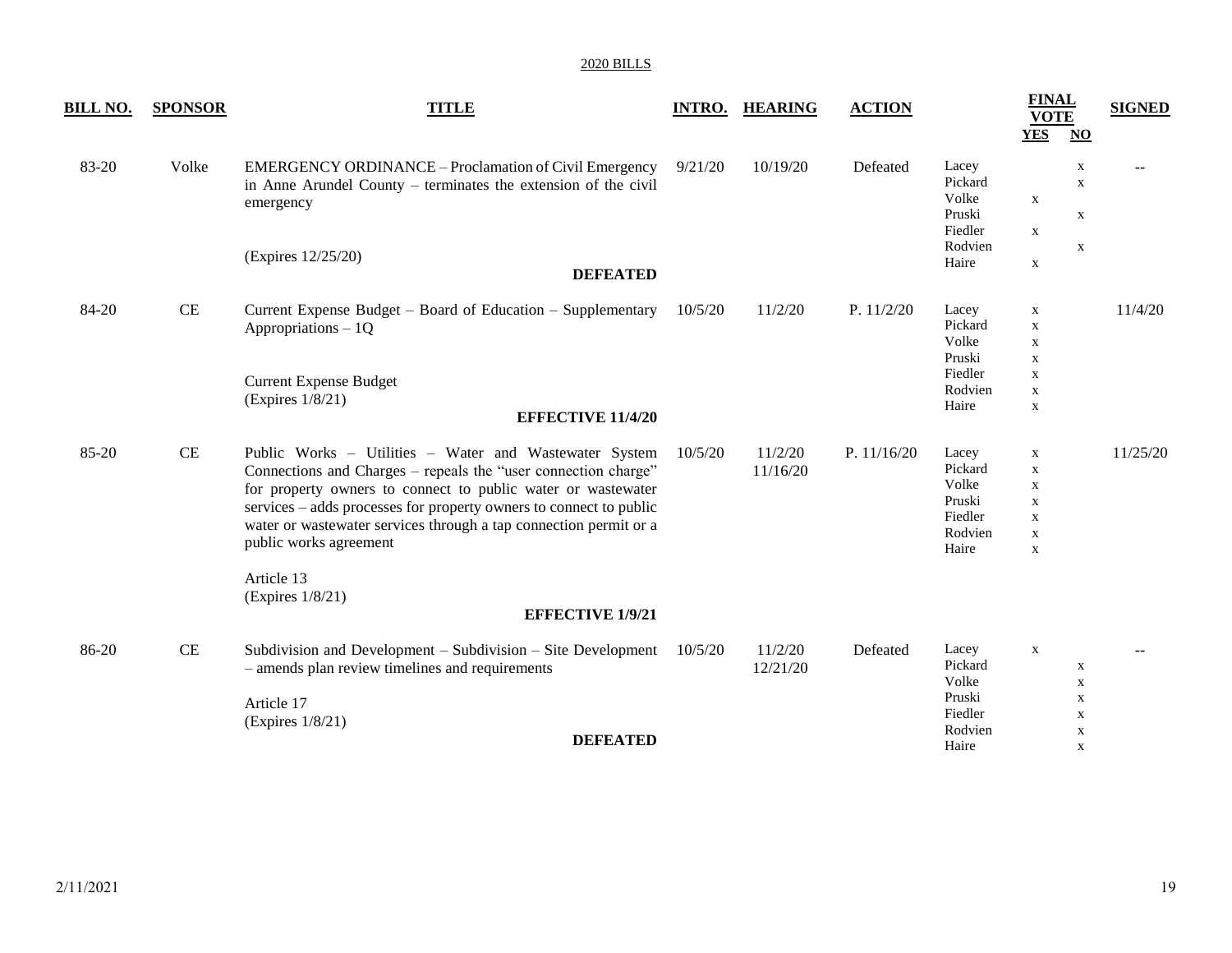| <u>BILL NO.</u> | <b>SPONSOR</b>    | <b>TITLE</b>                                                                                                                                                                                                                                                                                                                                                                                                                                                                                             |         | <b>INTRO. HEARING</b> | <b>ACTION</b>           |                                                                    | <b>FINAL</b><br><b>VOTE</b><br><b>YES</b><br>$\overline{\text{NO}}$                         | <b>SIGNED</b> |
|-----------------|-------------------|----------------------------------------------------------------------------------------------------------------------------------------------------------------------------------------------------------------------------------------------------------------------------------------------------------------------------------------------------------------------------------------------------------------------------------------------------------------------------------------------------------|---------|-----------------------|-------------------------|--------------------------------------------------------------------|---------------------------------------------------------------------------------------------|---------------|
| 87-20           | Fiedler           | Public Safety and Zoning – Pet Care Businesses and Commercial 10/5/20<br>Kennels $-$ animal training<br>Articles 12 & 18<br>(Expires 1/8/21)<br><b>EFFECTIVE 12/27/20</b>                                                                                                                                                                                                                                                                                                                                |         | 11/2/20               | P. $11/2/20$            | Lacey<br>Pickard<br>Volke<br>Pruski<br>Fiedler<br>Rodvien<br>Haire | X<br>$\mathbf X$<br>$\mathbf X$<br>$\mathbf X$<br>$\mathbf X$<br>$\mathbf X$<br>$\mathbf X$ | 11/12/20      |
| 88-20           | Haire             | Zoning - Identification Signs on Automobile Gasoline Station<br>Canopies – amends the number allowed and size of signs on gas<br>station canopies located in business complexes and commercial<br>and industrial districts<br>Article 18<br>(Expires 1/8/21)<br><b>EFFECTIVE 12/19/20</b>                                                                                                                                                                                                                | 10/5/20 | 11/2/20               | Amended & P.<br>11/2/20 | Lacey<br>Pickard<br>Volke<br>Pruski<br>Fiedler<br>Rodvien<br>Haire | X<br>X<br>X<br>$\mathbf X$<br>$\mathbf X$<br>$\mathbf X$<br>$\mathbf X$                     | 11/4/20       |
| 89-20           | CE<br>Fiedler     | Public Safety – Animal Control and Animal Control Commission 10/19/20<br>- Renaming and Repurposing<br>Article 12<br>(Expires 1/22/21)<br><b>EFFECTIVE 1/2/21</b>                                                                                                                                                                                                                                                                                                                                        |         | 11/16/20              | P. $11/16/20$           | Lacey<br>Pickard<br>Volke<br>Pruski<br>Fiedler<br>Rodvien<br>Haire | $\mathbf X$<br>$\mathbf X$<br>X<br>$\mathbf X$<br>$\mathbf X$<br>X<br>$\mathbf X$           | 11/18/20      |
| 90-20           | $\rm CE$<br>Lacey | Zoning - Data Storage Centers - defines and adds parking 10/19/20<br>requirements - allows in the BWI/Fort Meade Growth Area as a<br>conditional use in C2 and C3 commercial districts - allows as a<br>permitted use in industrial districts – allows as a permitted use in<br>MXD-E mixed use districts under the optional method of<br>development and industrial category $-$ adds the conditional use<br>requirements for "data storage centers in the BWI/Fort Meade<br>Growth Area"<br>Article 18 |         | 11/16/20              | P. $11/16/20$           | Lacey<br>Pickard<br>Volke<br>Pruski<br>Fiedler<br>Rodvien<br>Haire | X<br>X<br>$\mathbf X$<br>$\mathbf X$<br>$\mathbf X$<br>$\mathbf X$<br>$\mathbf X$           | 11/25/20      |
|                 |                   | (Expires 1/22/21)<br><b>EFFECTIVE 1/9/21</b>                                                                                                                                                                                                                                                                                                                                                                                                                                                             |         |                       |                         |                                                                    |                                                                                             |               |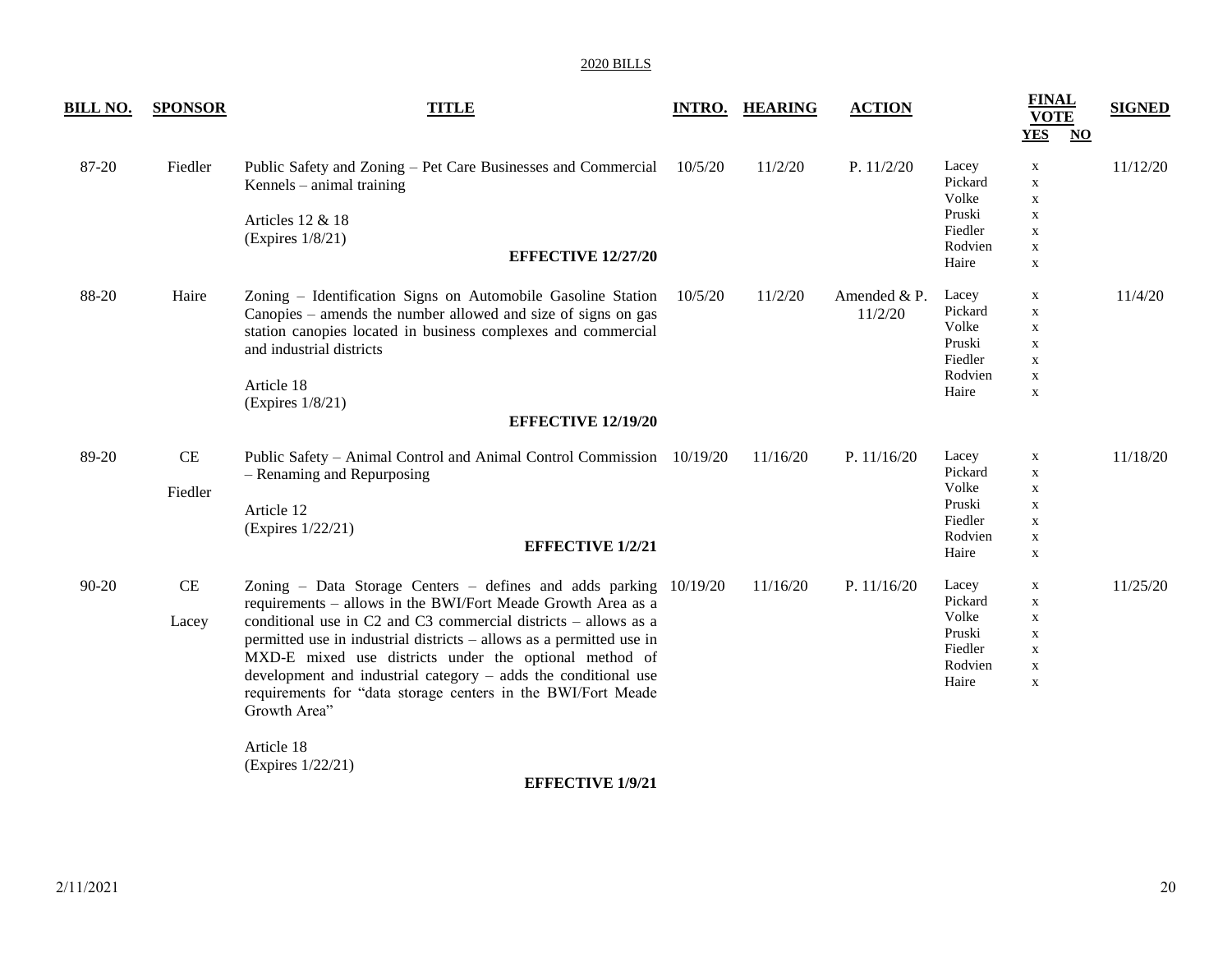| <b>TITLE</b>                                                                                                                                                                | <b>INTRO.</b>                                                         | <b>HEARING</b>                                                                                                                                                                                                                                                                                                                                                                                           | <b>ACTION</b> |                                                                    | <b>FINAL</b><br><b>VOTE</b>                                                                                          | <b>SIGNED</b>                 |
|-----------------------------------------------------------------------------------------------------------------------------------------------------------------------------|-----------------------------------------------------------------------|----------------------------------------------------------------------------------------------------------------------------------------------------------------------------------------------------------------------------------------------------------------------------------------------------------------------------------------------------------------------------------------------------------|---------------|--------------------------------------------------------------------|----------------------------------------------------------------------------------------------------------------------|-------------------------------|
| purposes of the Snug Harbor SCBD<br>Article 4<br>(Expires 1/22/21)                                                                                                          |                                                                       | 11/16/20                                                                                                                                                                                                                                                                                                                                                                                                 | P. 11/16/20   | Lacey<br>Pickard<br>Volke<br>Pruski<br>Fiedler<br>Rodvien<br>Haire | $\mathbf X$<br>$\mathbf X$<br>$\mathbf X$<br>$\mathbf X$<br>$\mathbf X$<br>$\mathbf X$<br>$\mathbf X$                | 11/18/20                      |
| North Beach Park Special Community Benefit District -<br>appropriates FY21 funds for use by the North Beach Park SCBD<br><b>Current Expense Budget</b><br>(Expires 1/22/21) | 10/19/20                                                              | 11/16/20                                                                                                                                                                                                                                                                                                                                                                                                 | P. $11/16/20$ | Lacey<br>Pickard<br>Volke<br>Pruski<br>Fiedler<br>Rodvien<br>Haire | $\mathbf X$<br>$\mathbf X$<br>$\mathbf X$<br>$\mathbf X$<br>$\mathbf X$<br>$\mathbf X$<br>$\mathbf X$                | 11/18/20                      |
| as used in County ethics law<br>Article 7<br>(Expires 1/22/21)                                                                                                              |                                                                       | 11/16/20<br>12/21/20                                                                                                                                                                                                                                                                                                                                                                                     | P. 12/21/20   | Lacey<br>Pickard<br>Volke<br>Pruski<br>Fiedler<br>Rodvien<br>Haire | $\mathbf X$<br>$\mathbf X$<br>$\mathbf{X}$<br>$\mathbf X$<br>$\mathbf X$<br>$\mathbf X$<br>$\mathbf X$               | 12/29/20                      |
| for enforcement and fines for violations<br>Article 12<br>(Expires 1/22/21)<br><b>EFFECTIVE 2/12/21</b>                                                                     |                                                                       | 11/16/20<br>12/7/20<br>12/21/20                                                                                                                                                                                                                                                                                                                                                                          | P. 12/21/20   | Lacey<br>Pickard<br>Volke<br>Pruski<br>Fiedler<br>Rodvien<br>Haire | $\mathbf X$<br>$\mathbf{x}$<br>$\boldsymbol{\mathrm{X}}$<br>$\mathbf X$<br>$\mathbf X$<br>$\mathbf X$<br>$\mathbf X$ | 12/29/20                      |
| Lacey<br>Pruski                                                                                                                                                             | <b>SPONSOR</b><br><b>EFFECTIVE 1/2/21</b><br><b>EFFECTIVE 2/12/21</b> | Snug Harbor Special Community Benefit District - amends the $10/19/20$<br><b>EFFECTIVE 11/18/20</b><br>Public Ethics – defines "usual and customary constituent services" 10/19/20<br>Public Safety – Public Nuisances – defines "public nuisance" as 10/19/20<br>any property where a certain number and type of arrests have been<br>made – prohibits a property from being a public nuisance – allows |               |                                                                    |                                                                                                                      | <b>YES</b><br>$\overline{NO}$ |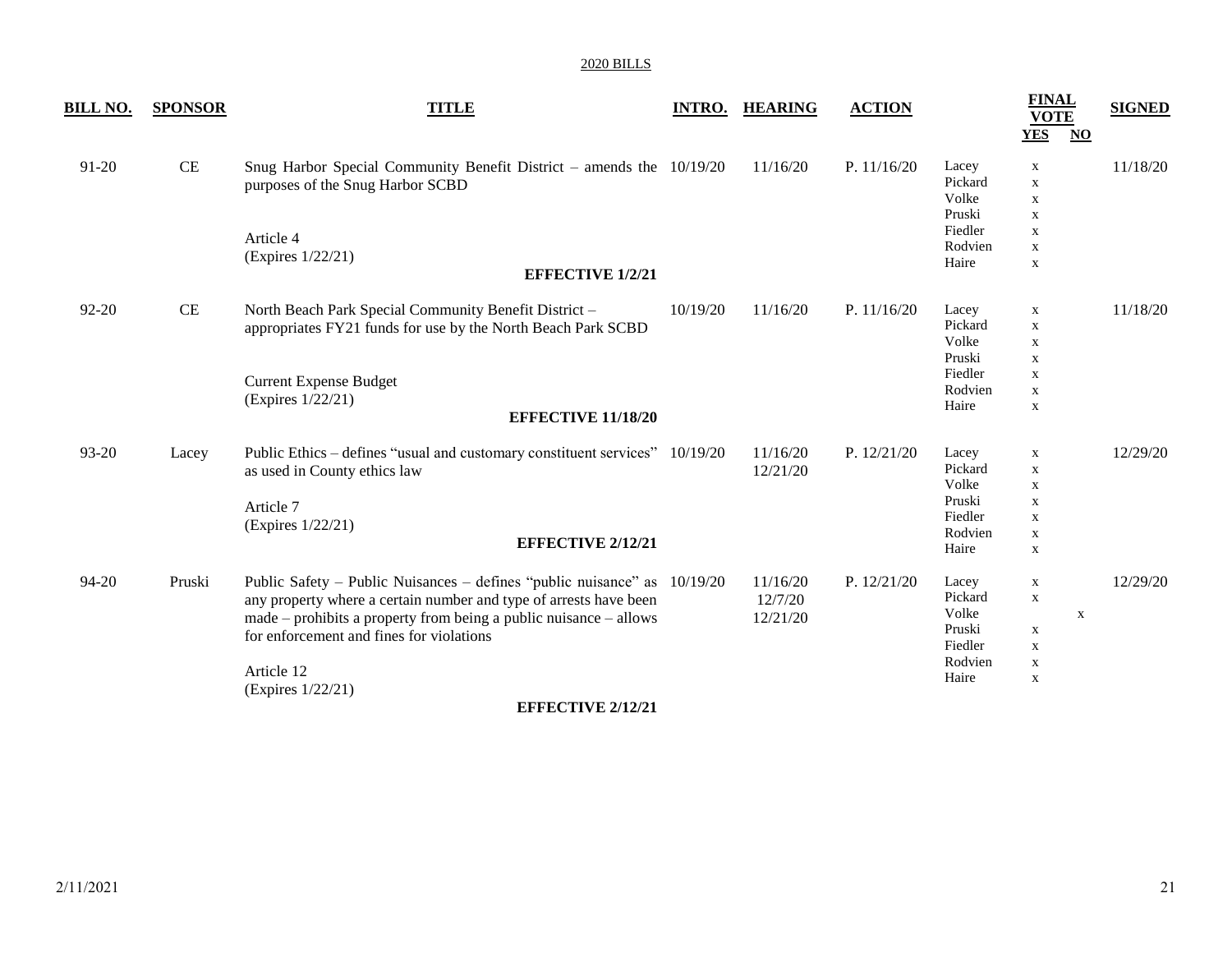| <u>BILL NO.</u> | <b>SPONSOR</b> | <b>TITLE</b>                                                                                                                                                                                                                                                                                                                                                                                                              | <b>INTRO.</b> | <b>HEARING</b>      | <b>ACTION</b>            |                                                                    | <b>FINAL</b><br><b>VOTE</b><br><b>YES</b><br>$\underline{\mathbf{NO}}$                                 | <b>SIGNED</b> |
|-----------------|----------------|---------------------------------------------------------------------------------------------------------------------------------------------------------------------------------------------------------------------------------------------------------------------------------------------------------------------------------------------------------------------------------------------------------------------------|---------------|---------------------|--------------------------|--------------------------------------------------------------------|--------------------------------------------------------------------------------------------------------|---------------|
| $95 - 20$       | CE             | Construction and Property Maintenance Codes – amends the Fire 11/2/20<br>Prevention Code – adopts the 2018 NFPA 1 Uniform Fire Code<br>with amendments - adopts the 2018 NFPA 101 Life Safety Code<br>with amendments<br>Article 15 & Supplement<br>(Express 2/5/21)<br><b>EFFECTIVE 1/25/21</b>                                                                                                                          |               | 12/7/20             | Amended $&P.$<br>12/7/20 | Lacey<br>Pickard<br>Volke<br>Pruski<br>Fiedler<br>Rodvien<br>Haire | $\mathbf{X}$<br>$\mathbf X$<br>$\mathbf X$<br>$\mathbf X$<br>$\mathbf X$<br>$\mathbf X$<br>$\mathbf X$ | 12/11/20      |
| 96-20           | CE<br>Pickard  | Approves the private disposition of County-owned property 11/2/20<br>formerly known as the Papa John's Farm, located along New Cut<br>Road in Severn, Maryland, to the Board of Education<br>(Expires $2/5/21$ )<br><b>EFFECTIVE 2/1/21</b>                                                                                                                                                                               |               | 12/7/20             | Amended $&P.$<br>12/7/20 | Lacey<br>Pickard<br>Volke<br>Pruski<br>Fiedler<br>Rodvien<br>Haire | X<br>$\mathbf X$<br>$\mathbf X$<br>$\mathbf X$<br>$\mathbf X$<br>$\mathbf X$<br>$\mathbf X$            | 12/18/20      |
| 97-20           | CE<br>Pruski   | Boards, Commissions, and Similar Bodies - Veterans Affairs 11/2/20<br>Commission – establishes the purpose of the Veterans Affairs<br>Commission – modifies all other provisions<br>Article 3<br>(Expires $2/5/21$ )<br><b>EFFECTIVE 2/12/21</b>                                                                                                                                                                          |               | 12/7/20<br>12/21/20 | P. $12/21/20$            | Lacey<br>Pickard<br>Volke<br>Pruski<br>Fiedler<br>Rodvien<br>Haire | X<br>$\mathbf X$<br>$\mathbf X$<br>X<br>$\mathbf X$<br>$\mathbf X$<br>$\mathbf X$                      | 12/29/20      |
| 98-20           | CE             | Public Works – Utilities – Mayo Water Reclamation Subdistrict – 11/2/20<br>repeals provisions for the Mayo Water Reclamation Subdistrict -<br>requires properties within the Subdistrict to pay standard fees and<br>charges to connect to the County wastewater system - requires<br>certain unpaid or deferred capital facility connection charges to be<br>paid<br>Article 13<br>(Expires 2/5/21)<br>перестіуг 1/25/21 |               | 12/7/20             | P. $12/7/20$             | Lacey<br>Pickard<br>Volke<br>Pruski<br>Fiedler<br>Rodvien<br>Haire | X<br>$\mathbf X$<br>$\mathbf X$<br>$\mathbf X$<br>$\mathbf X$<br>$\mathbf X$<br>$\mathbf X$            | 12/11/20      |

**EFFECTIVE 1/25/21**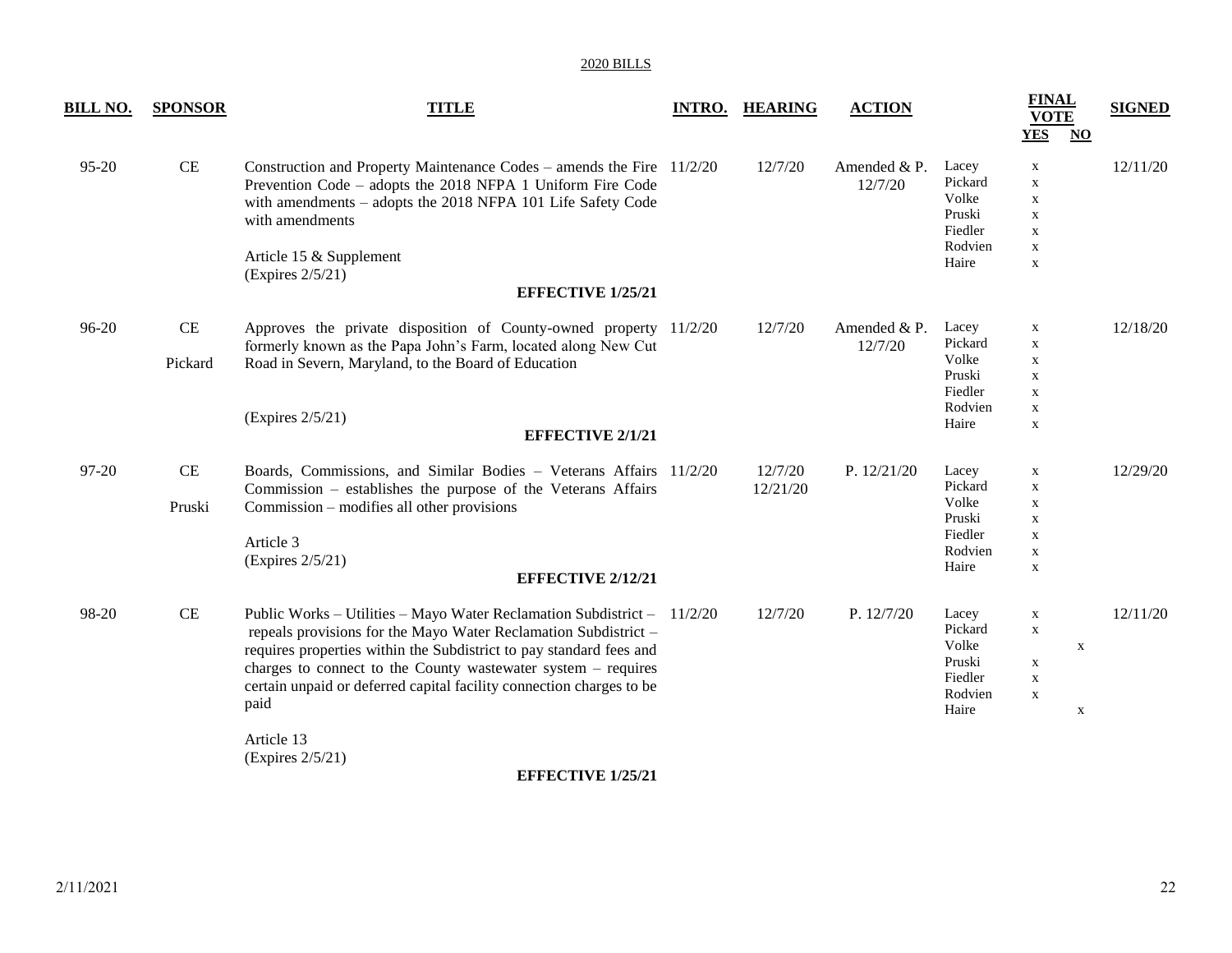| <u>BILL NO.</u> | <b>SPONSOR</b> | <b>TITLE</b>                                                                                                                                                                                                                                                                                                 | <b>INTRO. HEARING</b> | <b>ACTION</b> |                                                                    | <b>FINAL</b><br><b>VOTE</b><br><b>YES</b><br>$\overline{N}$                                           | <b>SIGNED</b> |
|-----------------|----------------|--------------------------------------------------------------------------------------------------------------------------------------------------------------------------------------------------------------------------------------------------------------------------------------------------------------|-----------------------|---------------|--------------------------------------------------------------------|-------------------------------------------------------------------------------------------------------|---------------|
| 99-20           | Pickard        | Zoning - Glen Burnie Sustainable Community Overlay Area - 11/2/20<br>Uses – clarifies the application of the uses allowed within the Glen<br>Burnie Sustainable Community Overlay Area<br>Article 18<br>(Expires 2/5/21)<br><b>EFFECTIVE 1/25/21</b>                                                         | 12/7/20               | P. 12/7/20    | Lacey<br>Pickard<br>Volke<br>Pruski<br>Fiedler<br>Rodvien<br>Haire | $\mathbf X$<br>$\mathbf X$<br>$\mathbf X$<br>$\mathbf X$<br>$\mathbf X$<br>$\mathbf X$<br>$\mathbf X$ | 12/11/20      |
| 100-20          | CE             | Current Expense Budget - Capital Budget and Program - 11/16/20<br>Supplementary Appropriations - Capital Budget and Program -<br>Fund Transfer $-2Q$<br>Current Expense Budget, Capital Budget, Capital Program, &<br>Capital Projects Bond Ordinance<br>(Expires 2/19/21)<br><b>EFFECTIVE 12/29/20</b>      | 12/21/20              | P. 12/21/20   | Lacey<br>Pickard<br>Volke<br>Pruski<br>Fiedler<br>Rodvien<br>Haire | $\mathbf X$<br>$\mathbf X$<br>$\mathbf X$<br>$\mathbf X$<br>$\mathbf X$<br>$\mathbf X$<br>$\mathbf X$ | 12/29/20      |
| 101-20          | $\!$ $\!$ $\!$ | Personnel - Exempt Service - adds a Director of Equity, 11/16/20<br>Diversity, and Inclusion to the exempt service $-$ provides for the<br>pay, pension, and financial disclosure requirements<br>Articles 6 & 7<br>(Expires 2/19/21)<br><b>EFFECTIVE 2/12/21</b>                                            | 12/21/20              | P. 12/21/20   | Lacey<br>Pickard<br>Volke<br>Pruski<br>Fiedler<br>Rodvien<br>Haire | $\mathbf X$<br>$\mathbf X$<br>$\mathbf X$<br>$\mathbf X$<br>$\mathbf X$<br>$\mathbf X$<br>$\mathbf X$ | 12/29/20      |
| 102-20          | CE             | Personnel - Positions in the Classified Service - reallocates 11/16/20<br>positions in the Office of Central Services – reallocates positions<br>in the Department of Detention Facilities<br>(Expires 2/19/21)<br><b>EFFECTIVE 2/12/21</b>                                                                  | 12/21/20              | P. 12/21/20   | Lacey<br>Pickard<br>Volke<br>Pruski<br>Fiedler<br>Rodvien<br>Haire | $\mathbf X$<br>$\mathbf X$<br>$\mathbf X$<br>$\mathbf X$<br>$\mathbf X$<br>$\mathbf X$<br>$\mathbf X$ | 12/29/20      |
| 103-20          | CE             | Payment in Lieu of Taxes - Brock Bridge Landing - authorizes the 11/16/20<br>County to enter into an agreement for payment in lieu of certain<br>taxes for a project known as Brock Bridge Landing located at 7902<br>Brock Bridge Road in Jessup, Maryland<br>(Expires 2/19/21)<br><b>EFFECTIVE 2/12/21</b> | 12/21/20              | P. 12/21/20   | Lacey<br>Pickard<br>Volke<br>Pruski<br>Fiedler<br>Rodvien<br>Haire | $\mathbf X$<br>$\mathbf X$<br>$\mathbf X$<br>$\mathbf X$<br>$\mathbf X$<br>X<br>$\mathbf X$           | 12/29/20      |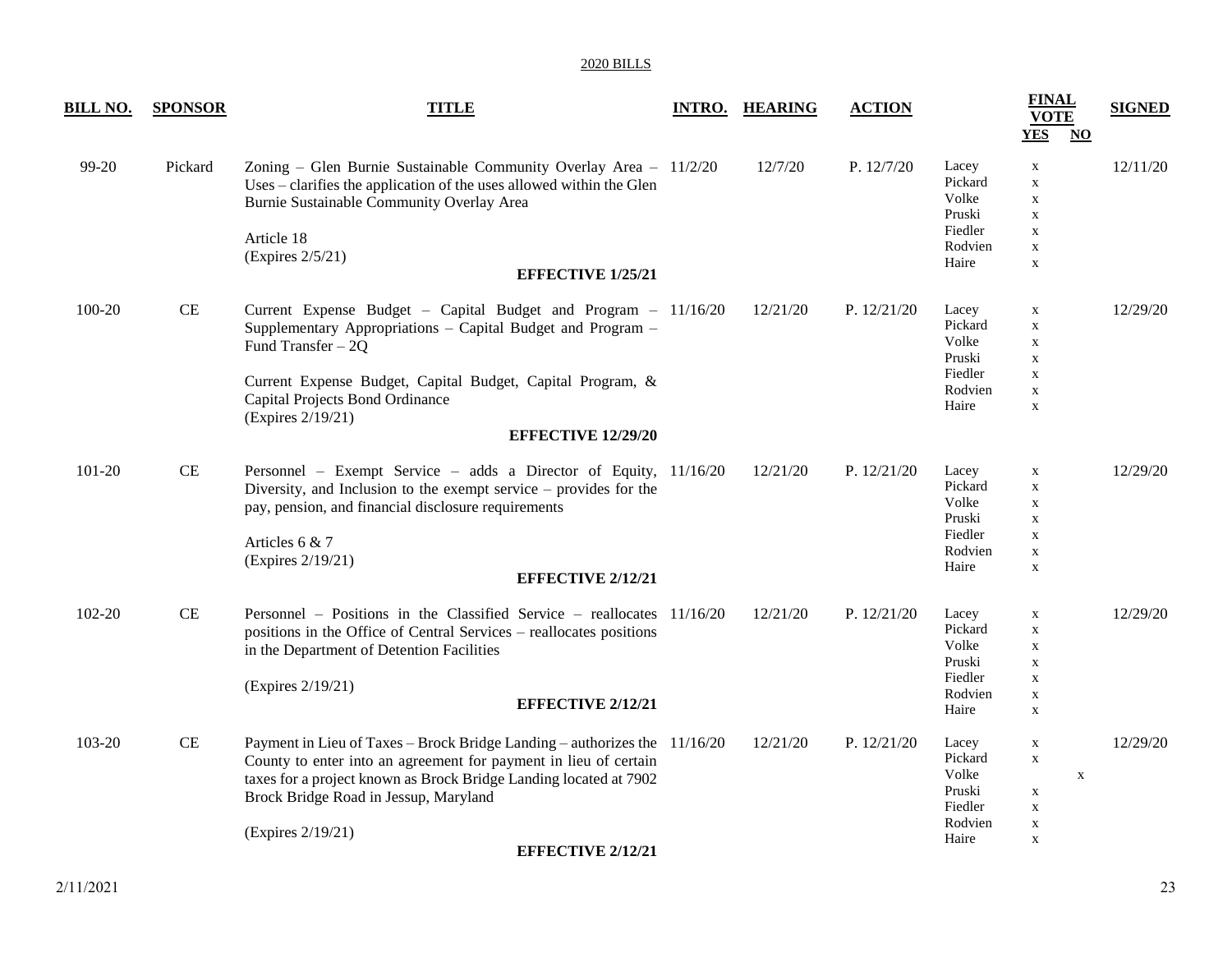| <b>BILL NO.</b> | <b>SPONSOR</b>   | <b>TITLE</b>                                                                                                                                                                                                                            | <b>INTRO. HEARING</b> | <b>ACTION</b>            |                                                                    | <b>FINAL</b><br><b>VOTE</b><br><b>YES</b><br>$\overline{N}$                                           | <b>SIGNED</b> |
|-----------------|------------------|-----------------------------------------------------------------------------------------------------------------------------------------------------------------------------------------------------------------------------------------|-----------------------|--------------------------|--------------------------------------------------------------------|-------------------------------------------------------------------------------------------------------|---------------|
| 104-20          | Pickard<br>Volke | Zoning – Cosmetic Facial Hair Salons – allows cosmetic facial hair 11/16/20<br>salons in certain industrial districts, mixed use districts, and small<br>business districts and as a home occupation<br>Article 18<br>(Expires 2/19/21) | 12/21/20              | P. 12/21/20              | Lacey<br>Pickard<br>Volke<br>Pruski<br>Fiedler<br>Rodvien<br>Haire | $\mathbf X$<br>$\mathbf X$<br>$\mathbf X$<br>$\mathbf X$<br>$\mathbf X$<br>$\mathbf X$<br>$\mathbf X$ | 12/29/20      |
|                 |                  | <b>EFFECTIVE 2/12/21</b>                                                                                                                                                                                                                |                       |                          |                                                                    |                                                                                                       |               |
| 105-20          | Haire<br>Fiedler | Finance, Taxation, and Budget - Real Property Taxes - Tax 12/7/20<br>Credits - Disabled Veterans and Surviving Spouses - establishes a<br>real property tax credit for disabled veterans and their surviving<br>spouses<br>Article 4    | 1/4/21                | P. 1/4/21                | Lacey<br>Pickard<br>Volke<br>Pruski<br>Fiedler<br>Rodvien<br>Haire | $\mathbf X$<br>$\mathbf X$<br>$\mathbf X$<br>X<br>$\mathbf X$<br>$\mathbf X$<br>$\mathbf X$           | 1/11/21       |
|                 |                  | (Expires 3/12/21)<br><b>EFFECTIVE 2/25/21</b>                                                                                                                                                                                           |                       |                          |                                                                    |                                                                                                       |               |
|                 |                  |                                                                                                                                                                                                                                         |                       |                          |                                                                    |                                                                                                       |               |
| 106-20          | Rodvien          | Purchasing – Procurement – Transitioning the County's Vehicle 12/7/20<br>Fleet to Hybrid and Zero-emission Vehicles<br>Article 8<br>(Expires 3/12/21)                                                                                   | 1/4/21                | P.1/4/21                 | Lacey<br>Pickard<br>Volke<br>Pruski<br>Fiedler<br>Rodvien          | $\mathbf X$<br>$\mathbf X$<br>$\mathbf X$<br>$\mathbf X$<br>$\mathbf X$<br>$\mathbf X$                | 1/14/21       |
|                 |                  | <b>EFFECTIVE 2/28/21</b>                                                                                                                                                                                                                |                       |                          | Haire                                                              | $\mathbf X$                                                                                           |               |
| 107-20          | CE               | EMERGENCY ORDINANCE - Current Expense Budget - 12/15/20<br>transfers appropriations of funds - makes supplementary<br>appropriations from unanticipated revenues                                                                        | 12/21/20              | Amended & P.<br>12/21/20 | Lacey<br>Pickard<br>Volke<br>Pruski                                | $\mathbf X$<br>$\mathbf X$<br>$\mathbf X$<br>$\mathbf X$                                              | 12/29/20      |
|                 |                  | <b>Current Expense Budget</b>                                                                                                                                                                                                           |                       |                          | Fiedler<br>Rodvien                                                 | $\mathbf X$<br>$\mathbf X$                                                                            |               |
|                 |                  | (Expires 3/20/21)<br><b>EFFECTIVE 12/29/20</b>                                                                                                                                                                                          |                       |                          | Haire                                                              | $\mathbf X$                                                                                           |               |
| 108-20          | $\rm CE$         | EMERGENCY ORDINANCE - Third-Party Food Delivery 12/15/20<br>Service Fees - limits third-party food delivery service fees                                                                                                                | 12/21/20              | Defeated                 | Lacey<br>Pickard<br>Volke<br>Pruski                                | $\mathbf X$<br>$\mathbf X$<br>$\mathbf X$                                                             |               |
|                 |                  | (Expires 3/20/21)                                                                                                                                                                                                                       |                       |                          | Fiedler                                                            | $\mathbf X$<br>$\mathbf X$                                                                            |               |
|                 |                  | <b>DEFEATED</b>                                                                                                                                                                                                                         |                       |                          | Rodvien<br>Haire                                                   | $\mathbf X$<br>X                                                                                      |               |